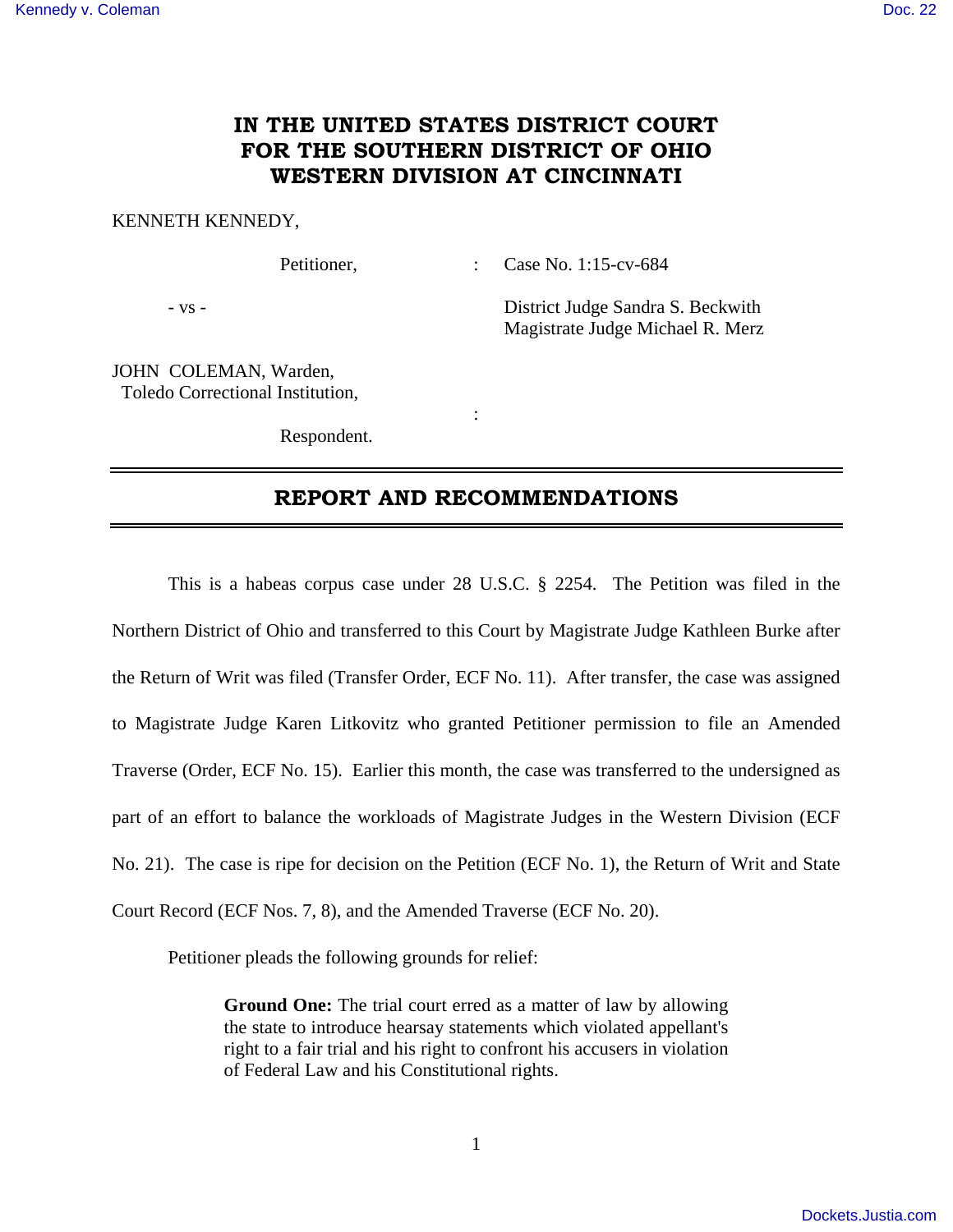**Supporting Facts:** Because "hearsay" under Rules of Evidence, Rule 80l(C), is rarely admissible at trial to prove or disprove facts relevant to material issues in the case, the Petitioner would argue that the trial court impermissably [sic] allowed Officer Schultz to testify as to what Mr. Stuckey said about who shot him, that his statement was not a dying declaration"· under the exception to the hearsay rule codified in Evid.R. 804(8)(2) because he his statements were not made under a "sense of impending death", and therefore should not have been permitted under the law.

**Ground Two:** The trial court erred as a matter of law by overruling appellant's motion for relief from prejudicial joinder, denying the Petitioner of a fair trial.

**Supporting Facts:** The Petitioner was charged with two or more offenses in his indictment; however, they were not all of the same or similar character, based upon the same act or transaction, based on two or more acts connected together or constituting parts of a common scheme or plan or part of a course of criminal conduct. This violates Ohio Crim.R. 8(A). Also, assuming one of these factors do apply, if it appears that a defendant or the State will be prejudiced by such joinder, the court shall order separate trials or provide such other relief as justice requires, pursuant to Crim.R. 14.

**Ground Three:** The trial court erred as a matter of law be [sic] permitting other acts testimony into evidence thus prejudicing appellant's right to a fair trial.

**Supporting Facts:** In this case, Mr. Johnson, a witness for the State, was permitted to testify that Petitioner bragged to him about being a serial killer and having "bodies on his belt." This testimony was prejudicial and not relevant to prove Appellant's guilt. Therefore, because Ohio Evidence Rule 404(B) does not permit evidence of other crimes, wrongs or acts to be admissible to prove character of the person in order to show that he acted in conformity therewith the Petitioner's rights to a fair trial were violated.

**Ground Four:** The evidence was insufficient as a matter of law to sustain appellant's convictions.

**Supporting Facts:** The Petitioner asserts that the convictions were not based on sufficient evidence as a matter of law, and any reasonable trier of fact could not have found him guilty beyond a reasonable doubt. The State, in this matter, failed to prove beyond a reasonable doubt that he committed these offenses. There was no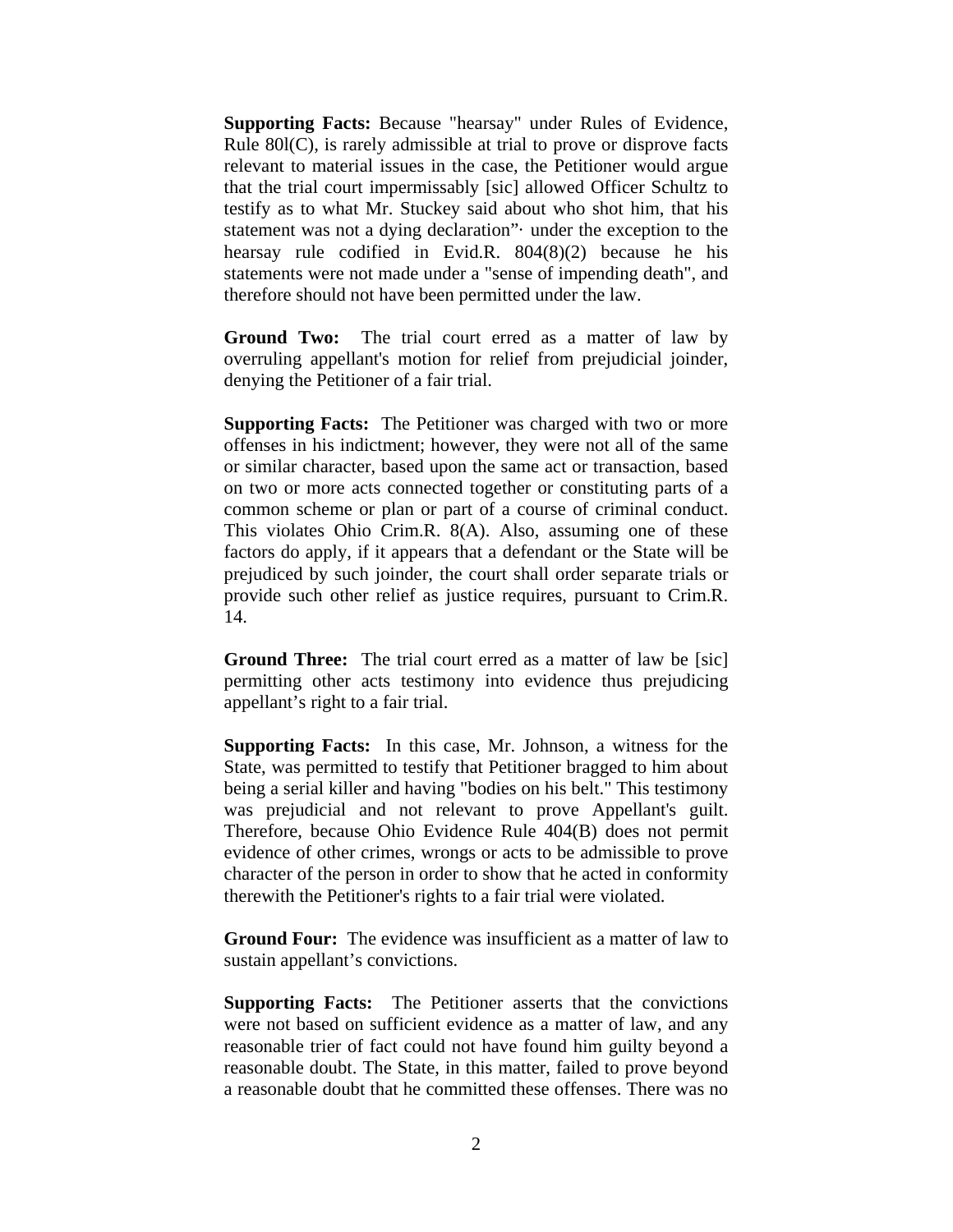physical evidence linking him to any of the scenes nor was there any eyewitness testimony. The only evidence presented by the State to implicate Mr. Kennedy as the shooter was testimony of five convicted felons, several of whom were serving time for violent offenses, and all of whom had something to gain by their testimony. The testimony was all based on alleged statements made by the Petitioner to these witnesses. There was also insufficient evidence to prove beyond a reasonable doubt that Mr. Kennedy purposely caused the death of the victims.

(Petition, ECF No. 1.)

### **Procedural History**

 Mr. Kennedy was indicted by a Hamilton County grand jury on fifteen counts, including two counts of aggravated murder, four counts of murder, four counts of felonious assault, four counts of having weapons under disability and one count of aggravated robbery. All counts had firearm specifications except the four counts of having weapons under disability. Because the offenses arose from separate incidents, Kennedy sought their severance, which was denied. He was found guilty on all counts and specifications and sentenced to two terms of life imprisonment without the possibility of parole.

 With the assistance of new counsel, Kennedy appealed to the First District Court of Appeals raising five assignments of error:

1. The trial court erred as a matter of law by overruling appellant's motion for relief from prejudicial joinder.

2. The trial court erred as a matter of law by allowing the state to introduce hearsay statements which violated appellant's right to fair trial.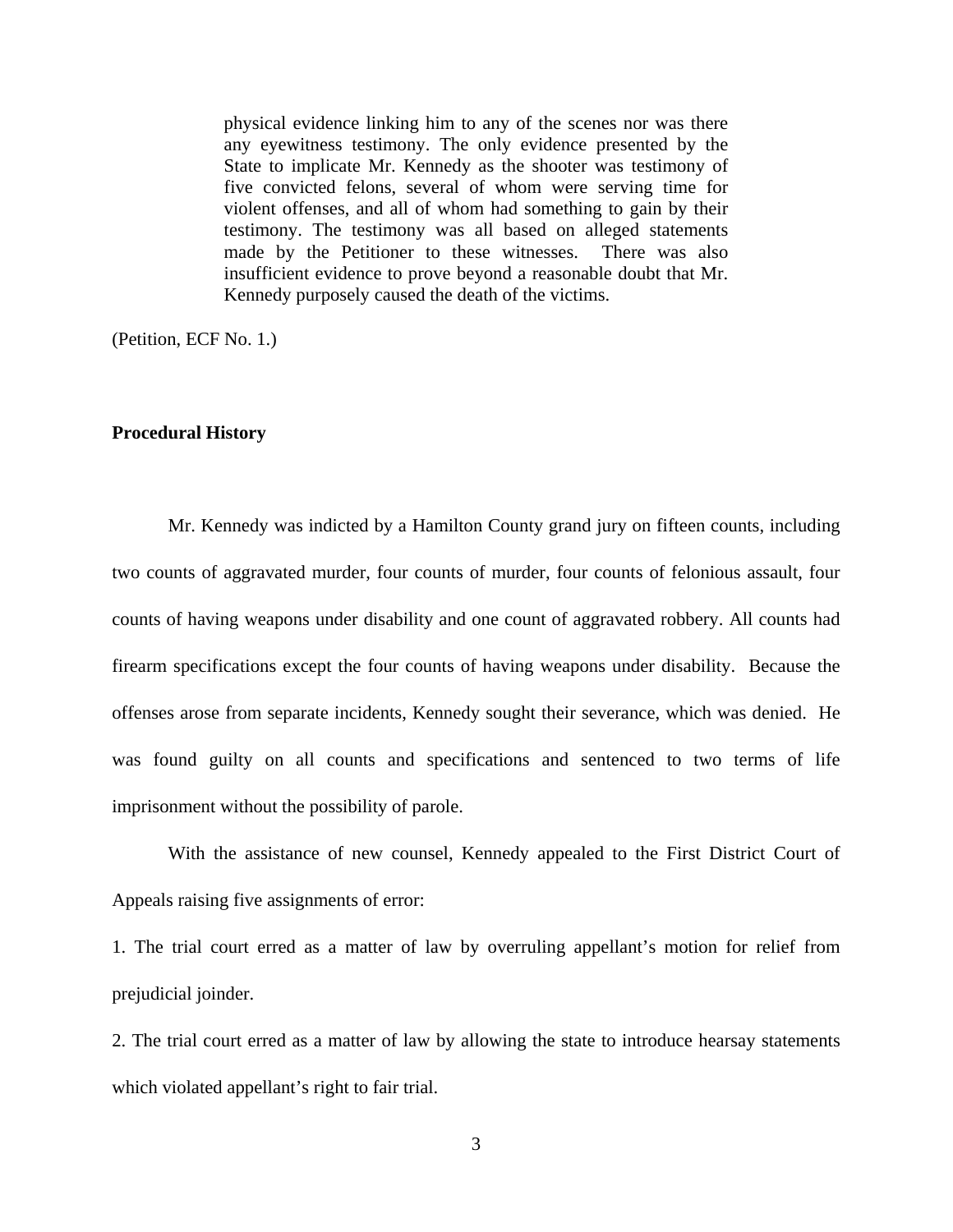3. The trial court erred as a matter of law by permitting other acts testimony into evidence thus prejudicing appellant's right to a fair trial.

4. The evidence was insufficient as a matter of law and/or against the manifest weight of the evidence to sustain appellant's convictions.

5. The trial court erred as a matter of law by improperly sentencing appellant.

 The First District overruled the assignments of error except for a remand for proper findings for consecutive sentences, an issue not before this Court. *State v. Kennedy*, 2013-Ohio-4221, 998 N.E.2d 1189, 2013 Ohio App. LEXIS 4431 (1<sup>st</sup> Dist. Sep 27, 2013), appellate jurisdiction declined, 138 Ohio St. 3d 1414 (2014). In its opinion, the First District found the following background facts from the evidence presented at trial:

# **A. Gambling-Apartment Shootings**

**[\*P3]** In the early morning of March 27, 2006, Janie Matthews, known as "Bedrock," Rodney Turnbow, Derrick Dumas, and others were playing cards for money in Matthews's second-floor apartment in the Walnut Hills area of Cincinnati. According to Dumas, Jaydee Thompson had participated in the game earlier in the night.

**[\*P4]** About 30 minutes after Thompson left, at least two armed and masked male assailants entered Matthews's apartment building. One of the assailants knocked on Matthews's door. After Matthews had partially opened the door, he shot her with a 9-mm semiautomatic weapon and forced his way in. He then fired at Turnbow with the same gun, striking him in the head, and robbed everyone inside the apartment, including Dumas.

**[\*P5]** Later, as the assailants fled down the stairs of the apartment building, they encountered Deandre Thomas. Thomas recognized Thompson as one of the assailants, and Thompson shot Thomas in the face.

**[\*P6]** When the police arrived, they found Matthews just inside the apartment, near the door, and Turnbow nearby. Both died as a result of their gunshot wounds. The police found Thomas on stairs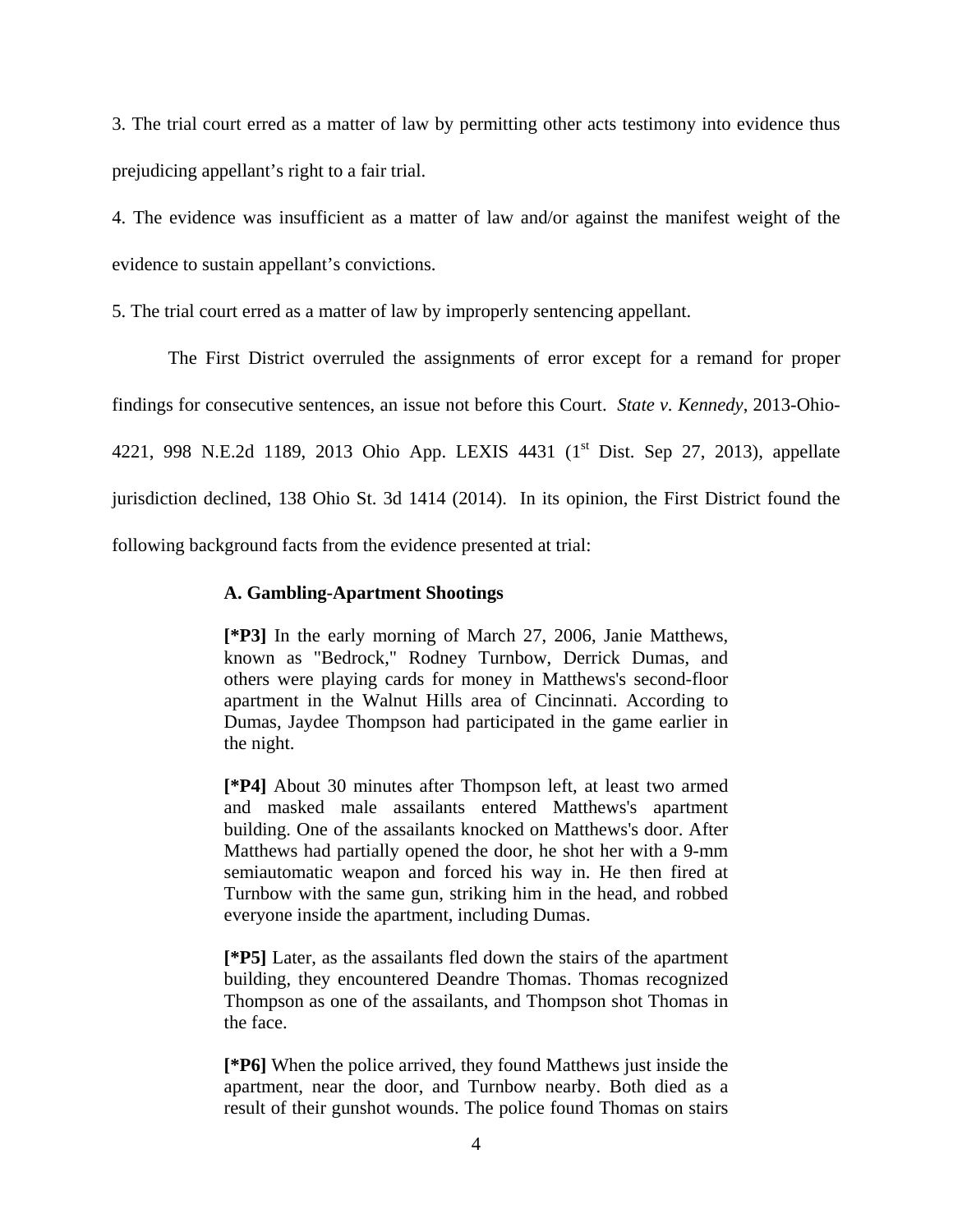of the apartment building. He survived and identified Thompson as the man who had shot him. Ballistic-test results on the cartridges that the police found at the crime scene demonstrated that two firearms had been used. The cartridges found inside Matthews's apartment and just outside of her door had been fired from one firearm, but the cartridges found in the stairwell on the ground floor and on the steps had been fired from another.

**[\*P7]** Several weeks after the shootings, Kennedy told Derrell Anderson about "Bedrock's" shooting, when they were both passengers in the car of man named Jaleel. Anderson and Jaleel had picked up Kennedy from a parking lot in Walnut Hills and were taking him to Burnet Avenue in Avondale because Kennedy said he needed to escape from "guys" in the Walnut Hills neighborhood who were after him because he had killed Matthews. Kennedy explained to Anderson the details of the crime, including that he had shot Matthews as she tried to shut the door on him, that he had taken the gambling money, that he had shot another man inside the apartment, and that "JayDee" had shot someone in the face on the stairs.

**[\*P8]** While in the Hamilton County Justice Center, Kennedy told two inmates, Tobias Johnson, who knew Matthews, and Jermaine Beard, about his role in the gambling-apartment shootings and provided the details of the crime. Johnson testified that Kennedy had told him that Thompson had been gambling at Matthews's apartment, and that Thompson had set up the robbery, because he owed Kennedy a favor for previously turning him onto a "lick." Kennedy said that Matthews had come to the door after he knocked on it, and that he had shot her when she tried to shut it. He also admitted that he had shot Turnbow because he tried to run, and that he had "robbed everybody." Kennedy credited his accomplice Thompson with shooting a man in the face on the stairs as they were leaving.

**[\*P9]** Beard testified that Kennedy had told him that he had pretended to be "JayDee" to enter a gambling apartment, that he had shot the lady who opened the door when she tried to close it on him, and that he had shot a man named "Rodney" and had taken about \$1500 from him.

### **B. Vine-Street Shootings**

**[\*P10]** On June 23, 2006, Dwayne Stuckey was shot on Vine Street in the Over-the-Rhine area of Cincinnati. The shooting began in the street, but ended inside a Cricket Store, which was located next to a Kroger store. Stuckey was shot six times and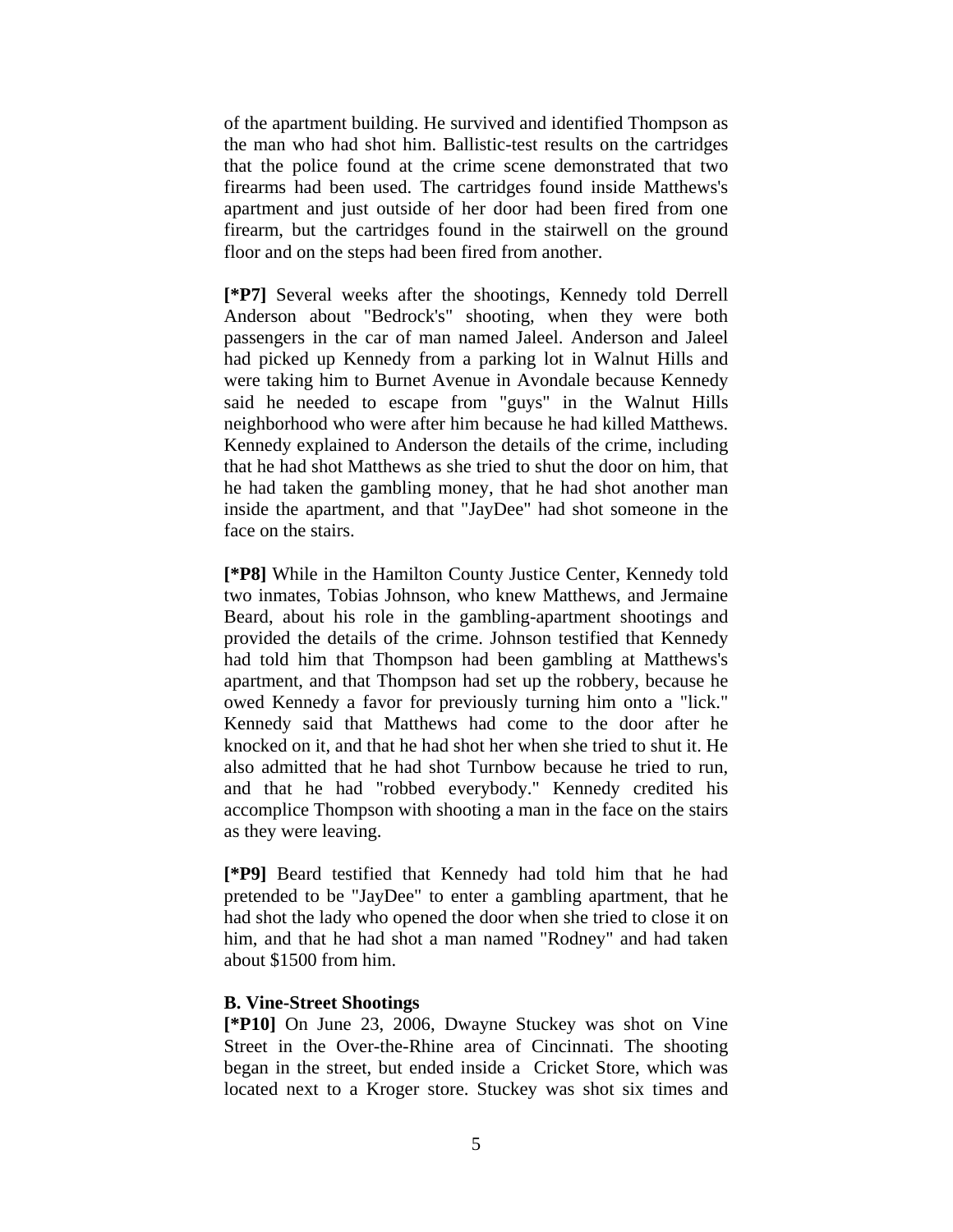eventually died from his wounds. Phillip Simmons, a bystander on the street, was injured by a stray bullet.

**[\*P11]** Officer Shultz, on bike patrol nearby, heard the gunfire and rushed to the scene. He approached Stuckey and asked him who had shot him. After initially declining to answer, Stuckey identified his shooter as "Midnight" and "Midnight from Burnet."

**[\*P12]** Limited video surveillance from the Cricket Store captured the image of the shooter, who appeared to be very dark complected. When questioned by the police about the crime, Kennedy, who was described as very dark complected, acknowledged that his nickname was "Midnight." He also admitted that Stuckey had previously robbed him. Kennedy was arrested in October 2006 on Burnet Avenue. While in the justice center, he told Major Paige that he had chased down and shot Stuckey on Vine Street. Paige also learned from Kennedy that a stray bullet had struck a bystander.

**[\*P13]** Kennedy also admitted to shooting Stuckey to another inmate, Dante Robb. According to Robb, Kennedy explained that because Stuckey had robbed him a few days earlier, when he saw Stuckey leaving a Kroger store, he started after him and shot at him, striking both Stuckey and a bystander. Both Robb and Paige testified at trial that they knew Kennedy as "Midnight."

*State v. Kennedy*, *supra.*

# **Analysis**

 Respondent raises no procedural defense to the Petition, but defends on the merits (Return, ECF No. 7, PageID 39-40).

 Respondent argues that the first three grounds for relief raise only state law claims, rather than federal constitutional claims. Federal habeas corpus is available only to correct federal constitutional violations. 28 U.S.C. § 2254(a); *Wilson v. Corcoran*, 562 U.S. 1 (2010); *Lewis v. Jeffers*, 497 U.S. 764, 780 (1990); *Smith v. Phillips*, 455 U.S. 209 (1982); *Barclay v. Florida*,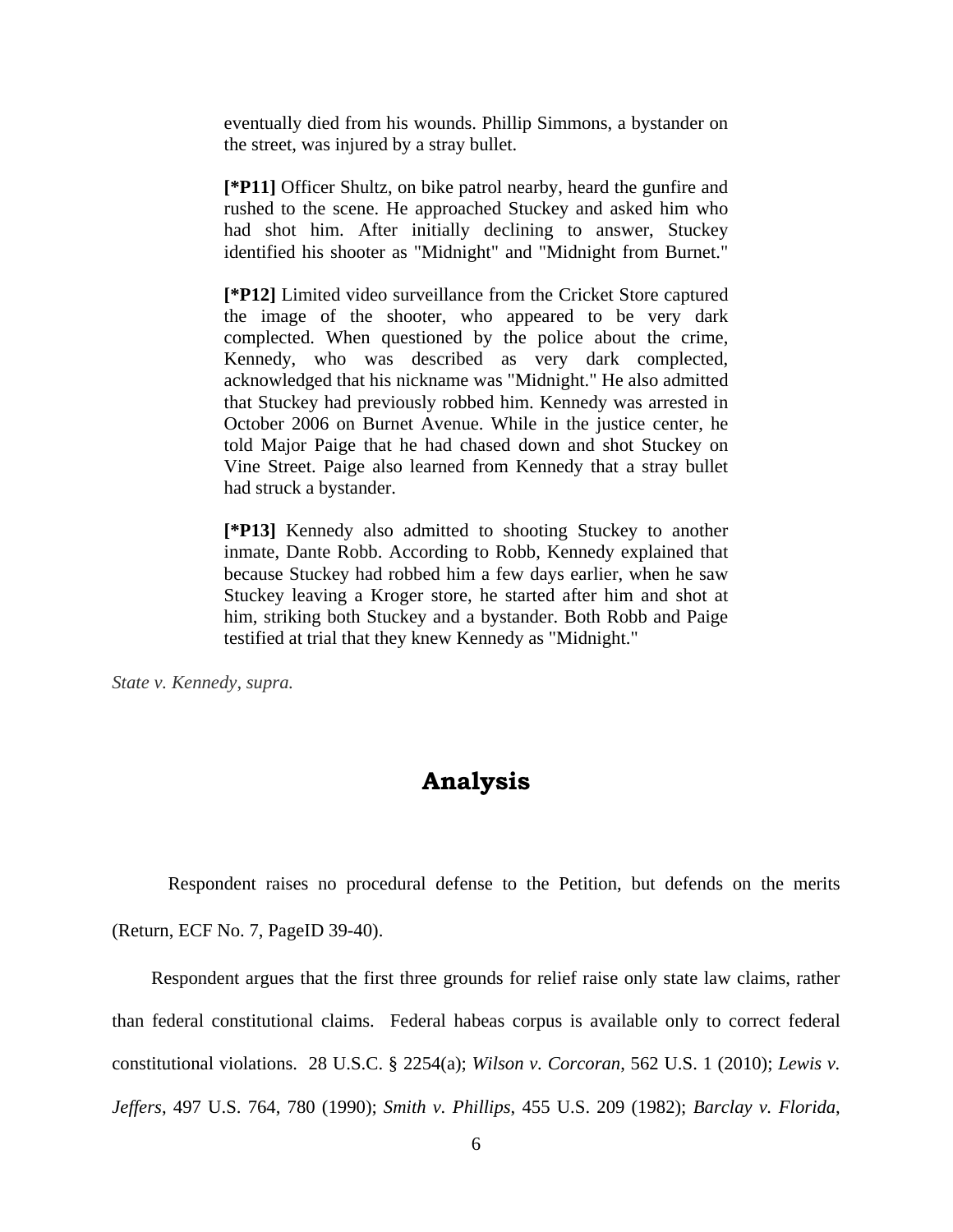463 U.S. 939 (1983). "[I]t is not the province of a federal habeas court to reexamine state court determinations on state law questions. In conducting habeas review, a federal court is limited to deciding whether a conviction violated the Constitution, laws, or treaties of the United States." *Estelle v. McGuire*, 502 U.S. 62, 67-68 (1991).

 Habeas relief may be available where a violation of state law "amounts to a fundamental miscarriage of justice or a violation of the right to due process in violation of the United States Constitution." *Cristini v. McKee*, 526 F.3d 888, 897 (6th Cir. 2008), *cert denied*, 129 S. Ct. 1991 (2009). "State law errors may warrant habeas relief if the errors 'rise for some other reason to the level of a denial of rights protected by the United States Constitution.'" *Hoffner v. Bradshaw*, 622 F.3d 487, 495 (6<sup>th</sup> Cir. 2010), *quoting Barclay v. Florida*, 463 U.S. 939, 957-58 (1983).

 Conversely, when a state court decides on the merits a federal constitutional claim later presented to a federal habeas court, the federal court must defer to the state court decision unless that decision is contrary to or an objectively unreasonable application of clearly established precedent of the United States Supreme Court. 28 U.S.C. § 2254(d)(1); *Harrington v. Richter*, 562 U.S. 86, 131 S. Ct. 770, 785 (2011); *Brown v. Payton*, 544 U.S. 133, 140 (2005); *Bell v. Cone*, 535 U.S. 685, 693-94 (2002); *Williams (Terry) v. Taylor*, 529 U.S. 362, 379 (2000).

### **Ground One: Hearsay and Confrontation**

 In his First Ground for Relief, Kennedy alleges he was denied a fair trial and the right to confront his accusers by admission of hearsay at trial, to wit, the statement by victim Dwayne Stuckey identifying Kennedy as the person who shot him.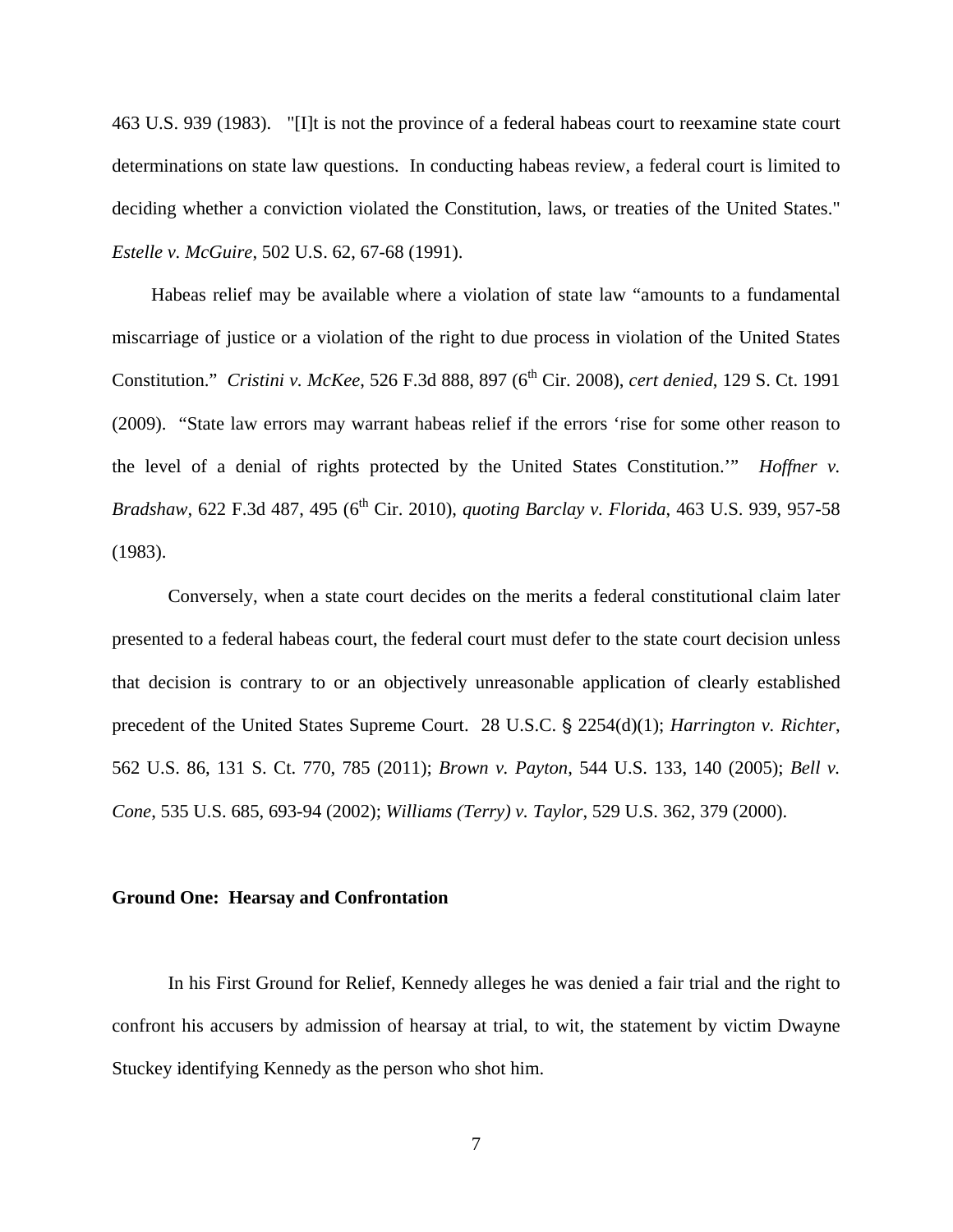This was Kennedy's second assignment of error on direct appeal and the First District

decided it as follows:

# **B. Dying Declaration**

**[\*P37]** In his second assignment of error, Kennedy contends that the trial court erred by allowing Officer Schultz to testify as to what Stuckey said about who had shot him, in violation of the rules of evidence and in violation of his right, secured by the Sixth Amendment to the United States Constitution, to confront witnesses against him.

**[\*P38]** Before we begin our analysis, we note that our record does not contain Kennedy's written motion for the exclusion of the evidence or the transcript from the evidentiary hearing on that matter. Kennedy orally moved pretrial for the exclusion of Stuckey's statements, claiming that they were inadmissible under Evid.R. 804(B)(2), and that their admission would violate his right of confrontation. He mentioned at that time that he had filed a written motion, but he was apparently relying on the written motion in limine filed in the dismissed case, which the trial court had overruled after an evidentiary hearing upon a determination that the statements were dying declarations. The trial court in this case overruled the oral motion without holding a new evidentiary hearing, based on the parties' summary of the evidence at the prior hearing and their arguments. At that time, the state argued that the court had correctly determined that Stuckey's statements to Officer Schultz were "dying declarations," and that they thus fell under an exception to the hearsay rule. Kennedy did not object to Officer Schultz's testimony at trial.

**[\*P39]** We address Kennedy's claim without deciding whether, under these circumstances, Kennedy waived all but plain error. And we review the assignment of error based on the record before us, which does not contain Kennedy's written motion in limine or the transcript of the evidentiary hearing in the dismissed case.

# **1. Evid.R. 804(B)(2)**

**[\*P40]** Evid.R. 804(B)(2) sets forth the hearsay exception for "dying declarations." The rule provides that "a statement made by a declarant, while believing that his or her death was imminent, concerning the cause or circumstances of what the declarant believed to be his or her impending death," is not excluded by the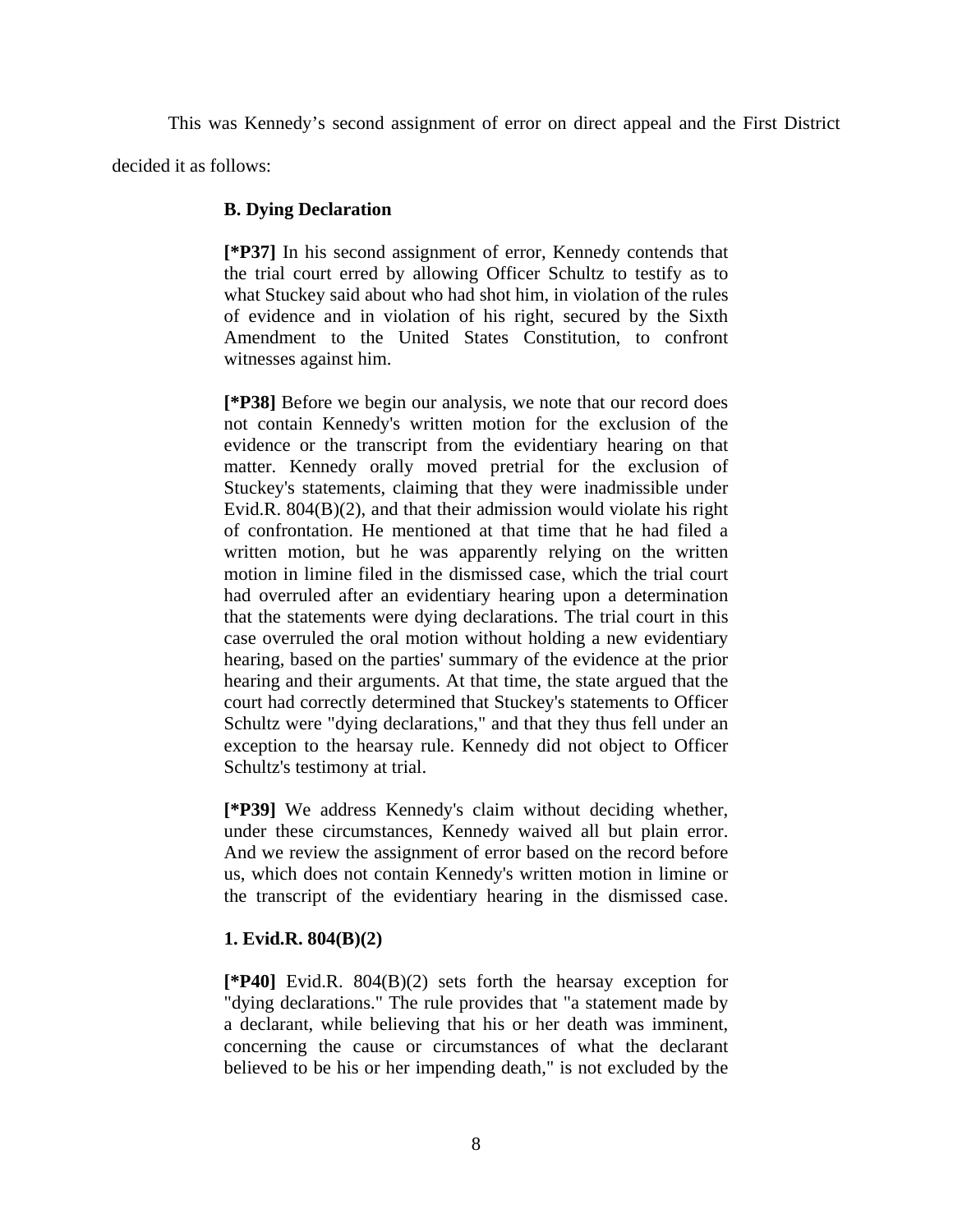hearsay rule in a prosecution for homicide or in a civil case, if the declarant is unavailable as a witness.

**[\*P41]** To fall under the hearsay exception set forth in Evid.R. 804(B)(2) for dying declarations, the evidence must show that the deceased's statements were made under a sense of impending death that excluded from the mind of the dying person all hope or expectation of recovery. *See*, *e.g*., *State v. Ray*, 189 Ohio App.3d 292, 2010-Ohio-2348, 938 N.E.2d 378, ¶ 40 (8th Dist.); *State v. Washington*, 1st Dist. Hamilton No. C-090561, 2010-Ohio-3175, ¶ 21; *State v. Ross*, 7th Dist. Nos. 96-CA-247 and 96-CA-251, 1999 Ohio App. LEXIS 4859 (Oct. 12, 1999), cited in *State v. McGee*, Mahoning Case No. 07-MA-137, 2009-Ohio-6397, ¶ 33.

**[\*P42]** The declarant is not required to state that he believes that he will not survive; rather, the necessary state of mind can be inferred from circumstances at the time of the declaration. *Ross*, *supra*, citing *State v. Kotowicz*, 55 Ohio App. 497, 501, 24 Ohio Law Abs. 464, 9 N.E.2d 1003 (6th Dist.1937), quoting *Shepard v. United States*, 290 U.S. 96, 100, 54 S.Ct. 22, 78 L.Ed. 196 (1933).

**[\*P43]** According to Kennedy, the evidence at trial failed to demonstrate that Stuckey was under a sense of impending death when he made the statements identifying his shooter as "Midnight" and "Midnight from Burnet." The state maintains that the statements were properly admitted under Evid.R. 804(B)(2) as dying declarations. We agree with the state.

**[\*P44]** When Officer Schultz responded to the scene of the Vine-Street shooting, a bloodied Stuckey was laying on the floor of the Cricket Store. Stuckey was conscious, but he was moaning and gasping in pain from receiving six gunshot wounds, including wounds to his left hip, right buttocks, right arm, right calf, left thigh, and torso. This last wound was caused when a bullet entered his back and perforated his lung before exiting out of his chest.

**[\*P45]** At first, Stuckey declined to tell the officer who had shot him. Officer Schultz pressed Stuckey for a statement as he watched Stuckey's physical condition deteriorate and his coloring fade.

**[\*P46]** Officer Schultz asked, "You sure you don't want to tell me? You are laying on the floor, you have hole in your chest and you are turning gray. Maybe you will live and take care of this yourself, but if you are going to die, you can give me the information, tell me who shot you, where the gun is, where he is at." Responding, Stuckey shrugged his shoulders and then said,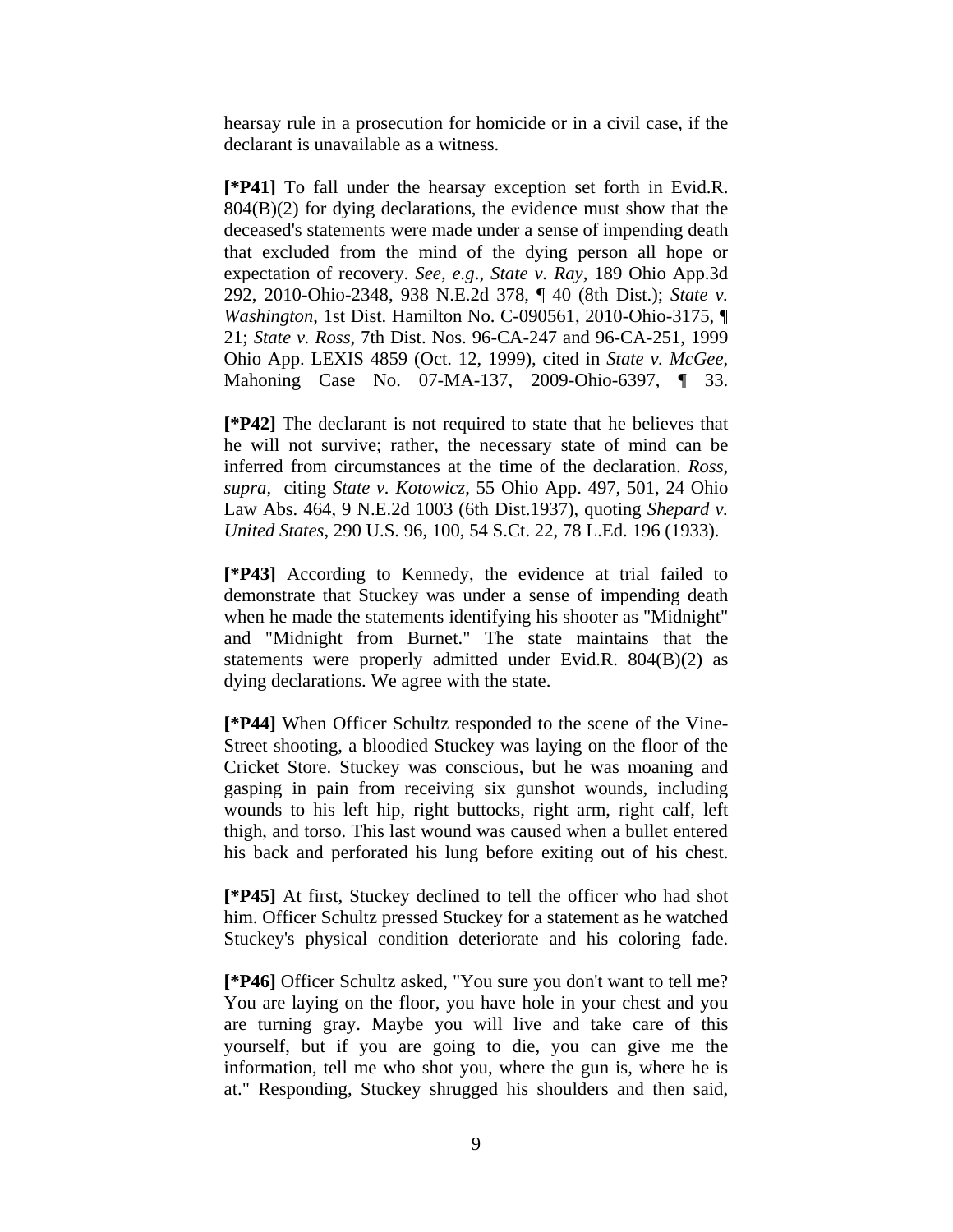"Midnight." When Officer Schultz asked, "Who is Midnight?," Stuckey replied, "Midnight from Burnet."

**[\*P47]** Stuckey became unconscious shortly afterwards, and paramedics transported him to the hospital, where he later died from "hemorrhagic shock due to hemothorax due to gunshot wound of torso." [Footnote omitted]

**[\*P48]** Based on the circumstances at the time of the statements, we conclude that Stuckey believed his death was imminent. Stuckey had suffered multiple gunshot wounds, and he was visibly struggling with his vital functions. Moreover, Officer Schultz essentially told Stuckey that he was going to die, and that if Stuckey believed so, then he needed to identify his assailant. Stuckey identified his assailant, demonstrating his belief of impending death.

**[\*P49]** Kennedy also suggests that Stuckey's statements did not qualify as dying declarations because Stuckey did not pass away immediately. Traditionally, the length of time elapsing between the declaration and death is an element to be considered in whether the statement was made under impending belief of death. *Mattox v. United States*, 146 U.S. 140, 151, 13 S.Ct. 50, 36 L.Ed. 917 (1892); *Ray*, 189 Ohio App.3d 292, 2010-Ohio-2348, 938 N.E.2d 378, at ¶ 42. But "'it is the impression of almost immediate dissolution, and not the rapid succession of death, in point in fact, that renders the testimony admissible.'" *Mattox* at 151, quoting 1 Greenleaf, Evidence 15th Ed. Section 156, 157, 158. "Despair may even be gathered, though the period of survival outruns expectations." *Shepard v. United States*, 290 U.S. 96, 54 S. Ct. 22, 78 L. Ed. 196 (1933).

**[\*P50]** While Kennedy suggests that Stuckey lived for 36 hours, the medical records unequivocally demonstrate that Stuckey died about 12 hours later. Further, Officer Schultz's testimony shows that Stuckey made his declarations only after determining that he would soon die and would not be able to avenge his killer, a reasonable conclusion under the circumstances, where he had been shot six times and was struggling to live. Stuckey became unconscious shortly after making the statements and died in surgery. Under these facts, we conclude that Stuckey made the declarations under a belief of impending death, even though he died 12 hours later.

**[\*P51]** Because Stuckey's statements to Officer Schultz identifying his assailant were made under a belief of impending death and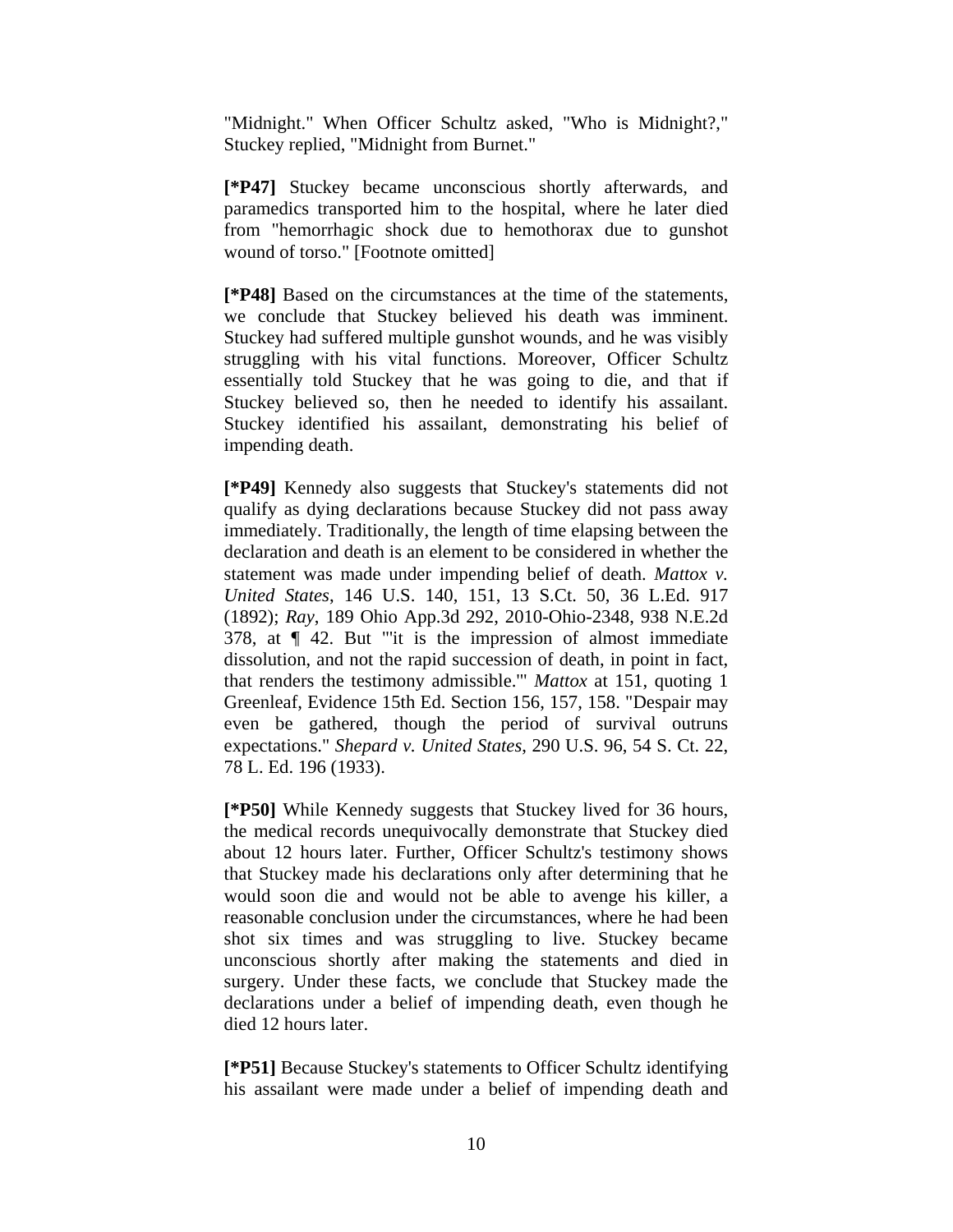were offered in a prosecution for homicide, the statements qualified as dying declarations under Evid.R. 804(B)(2).

**[\*P52]** This case is distinguishable from *State v. Woods*, 47 Ohio App.2d 144, 352 N.E.2d 598 (9th Dist.1972), on which Kennedy relies. In *Woods*, the court held that the record did not support a finding that the victim had sensed his death was impending, and that he had abandoned all hope of recovery, even though the victim had suffered a mortal gunshot wound and was in critical condition at the time of his declaration. Unlike the victim in *Woods*, Stuckey was moaning and gasping in pain and had resisted providing the information about his assailant until he was informed of the severity of his condition. Further, Officer Schultz believed that Stuckey thought he was dying, unlike in *Woods*, where the emergency room surgeon testified that he did not believe that the victim had believed that he would die and that the victim had only complained about leg pain. *Id*. at 146-147. In light of these differences, we are not persuaded that *Woods* requires a different result.

# **2. Confrontation-Clause Analysis**

**[\*P53]** Kennedy additionally argues that the admission of Stuckey's statement to Officer Schultz violated his rights under the Confrontation Clause of the Sixth Amendment. The Confrontation Clause prohibits the admission of testimonial statements of a witness who did not testify at trial, unless he was unavailable to testify and the defendant had had a prior opportunity for crossexamination. *Crawford v. Washington*, 541 U.S. 36, 68, 124 S.Ct. 1354, 158 L.Ed.2d 177 (2004); *Davis v. Washington*, 547 U.S. 813, 821, 126 S.Ct. 2266, 165 L.Ed.2d 224 (2006).

**[\*P54]** In *Crawford*, the Supreme Court substantially altered prior case law that had generally permitted the admission of statements that fell within hearsay exceptions based upon unavailability, provided that the statements bore significant indicia of reliability. The *Crawford* court rejected that prior case law as insufficient to protect the right to confrontation set forth in the Sixth Amendment's Confrontation Clause, which incorporated the right of confrontation as it existed "at common law, admitting only those exceptions established at the time of the founding." *Crawford* at 54.

**[\*P55]** The *Crawford* court observed, however, that dying declarations were recognized at the common law as an exception to the right of confrontation. *Id*. at fn. 6.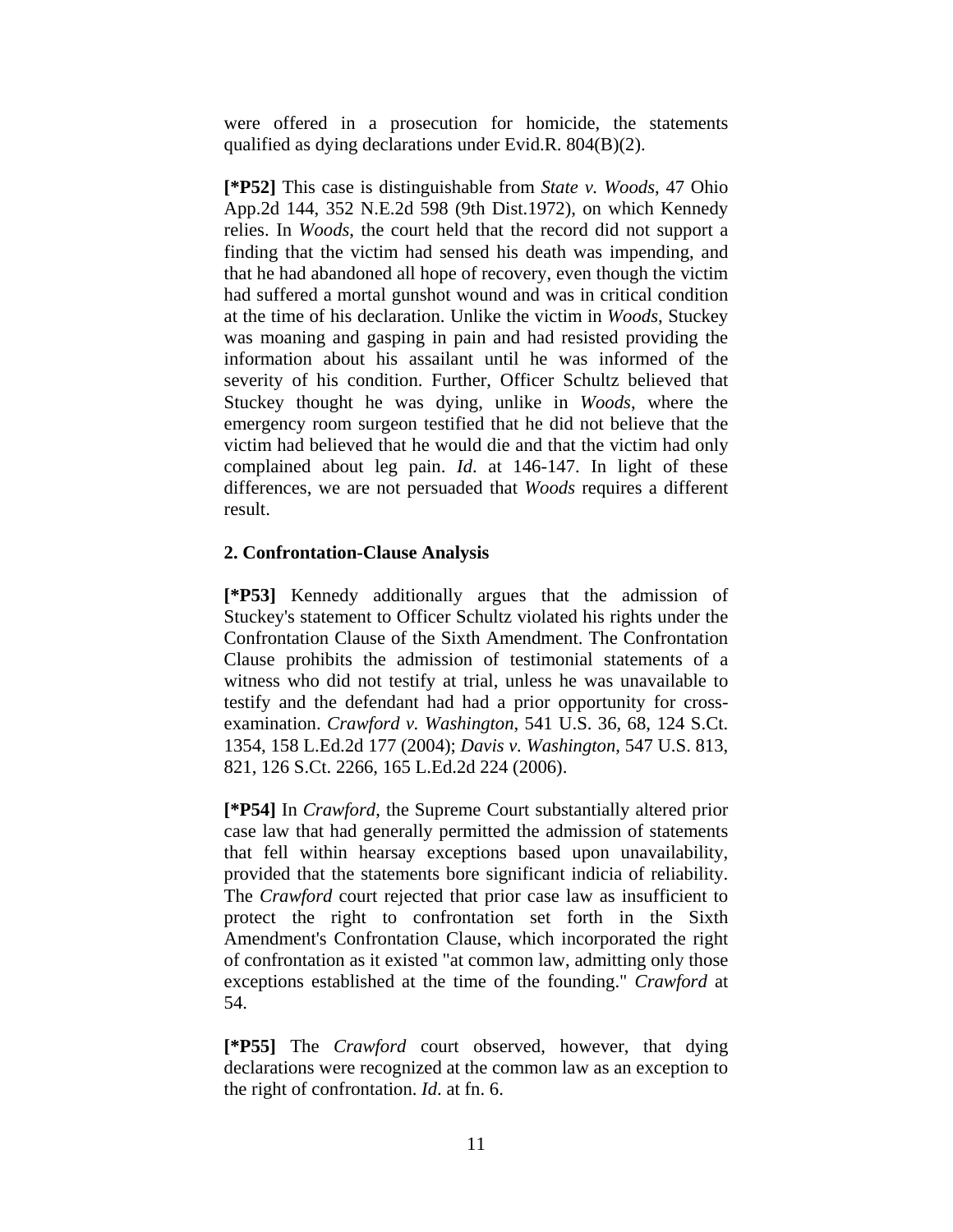**[\*P56]** After the Supreme Court's decision in *Crawford*, this court, in *State v. Nix*, 1st Dist. Hamilton No. C-030696, 2004-Ohio-5502, sua sponte reviewed whether statements admitted as dying declarations under the hearsay exception set forth in Evid.R. 804(B)(2), an exception based on the unavailability of the witness, violated the Confrontation Clause and created either preserved or plain error in that case. We stated that *Crawford* did not appear to bar the admission of the challenged statements because they were not testimonial, and the Confrontation Clause is inapplicable to, and does not prohibit the use of, nontestimonial statements. *Id*. at ¶ 75. We also noted that the *Crawford* court had recognized the common-law hearsay exception for dying declarations and had "left unanswered the question whether its analysis applies to testimonial dying declarations." *Id*.

**[\*P57]** We cited *Nix* with approval in *State v. Washington*, 1st Dist. Hamilton No. C-090561, 2010-Ohio-3175, ¶ 33, when rejecting the defendant's claim that the admission of the victim's statements violated his Confrontation Clause rights. We held that the statements, which were admissible under the Evid.R. 804(B)(2) exception for dying declarations, were not testimonial, and that their admission did not violate the Confrontation Clause. See also *State v. Duncan*, 8th Dist Cuyahoga No. 87220, 2006-Ohio-5009, ¶ 24.

**[\*P58]** In this case, neither party has analyzed whether Stuckey's statements were "testimonial" under the relevant precedent, and we refrain from making that determination. Instead, we hold that the admission of a statement that qualified as a dying declaration under the common law, including one that is testimonial, does not conflict with the Sixth Amendment and does not implicate *Crawford*. Further, we hold Stuckey's statements to Officer Schultz qualified as dying declarations under the common law. Thus, the admission of the statements did not violate Kennedy's Confrontation Clause rights, and a determination of whether the statements are testimonial is unnecessary.

**[\*P59]** The Ohio Supreme Court has not addressed whether *Crawford* altered the analysis concerning the admission of dying declarations when challenged as a Confrontation Clause violation. But the court recognized long before *Crawford*, and long before the promulgation of Ohio Evid.R. 804(B)(2), that dying declarations had been recognized at common law as an exception to the constitutional right of confrontation. See *State v. Kindle*, 47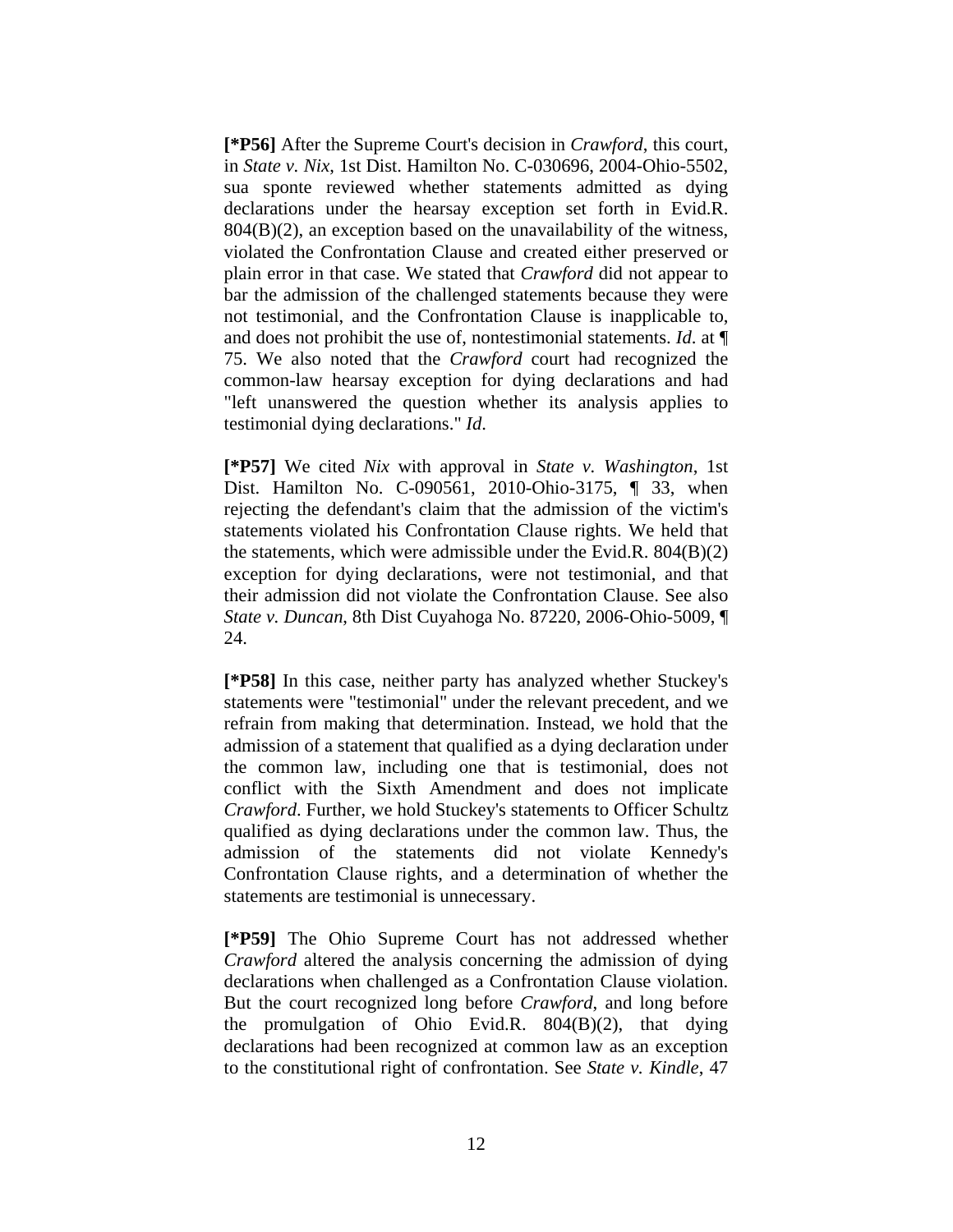Ohio St. 358, 361, 24 N.E. 485 (1890); *Summons v. State*, 5 Ohio St. 325, 342 (1856).

**[\*P60]** And several other state supreme courts have expressly held that *Crawford* does not apply to the admission of a statement recognized as a dying declaration under the common law, even if it is testimonial. *See*, *e.g*., *People v. Monterroso*, 34 Cal.4th 743, 764, 22 Cal. Rptr.3d 1, 101 P.3d 956 (2004); *Commonwealth v. Nesbitt*, 452 Mass. 236, 249, 892 N.E.2d 299 (2008) ("The Confrontation Clause 'is most naturally read as a reference to the right of confrontation at common law,'" which recognized dying declarations as an exception to the right of confrontation); *State v. Jones*, 287 Kan. 559, 569, 197 P.3d 815 (2008) ("[W]e are confident that, when given the opportunity to do so, the Supreme Court would confirm that a dying declaration may be admitted into evidence, even when it is testimonial and unconfronted."); *Harkins v. State*, 122 Nev. 974, 982, 143 P.3d 706 (2006) ("[B]ecause dying declarations were recognized at common law as an exception to the right of confrontation, they should continue to be recognized as an exception.").

**[\*P61]** The California Supreme Court, in *Monterroso*, reasoned as follows:

Dying declarations were admissible at common law in felony cases, even when the defendant was not present at the time the statement was taken. (Peake, Evidence [3d ed. 1808] p. 64). In particular, the common law allowed "'the declaration of the deceased, after the mortal blow, as to the fact itself, and the party by whom it was committed,'" provided that "'the deceased at the time of making such declarations was conscious of his danger.'" (*King v. Reason* [K.B. 1722] 16 How. Str. Tr. 1, 24-25.) To exclude such evidence as violative of the right to confrontation "would not only be contrary to all precedents in England and here, acquiesced in long since the adoption of these constitutional provisions, but it would be abhorrent to the sense of justice and regard for individual security and public safety which its exclusion in some cases would inevitably set at naught. But dying declarations, made under certain circumstances, were admissible at common law, and that common law was not repudiated by our constitution in the clause referred to, but adopted and cherished." (*State v. Houser* [Mo. 1858] 26 Mo. 431, 438; *accord*, *Mattox v. United States* (1895), 156 U.S. 237, 243-244, 39 L.Ed. 409, 15 S.Ct. 337, (from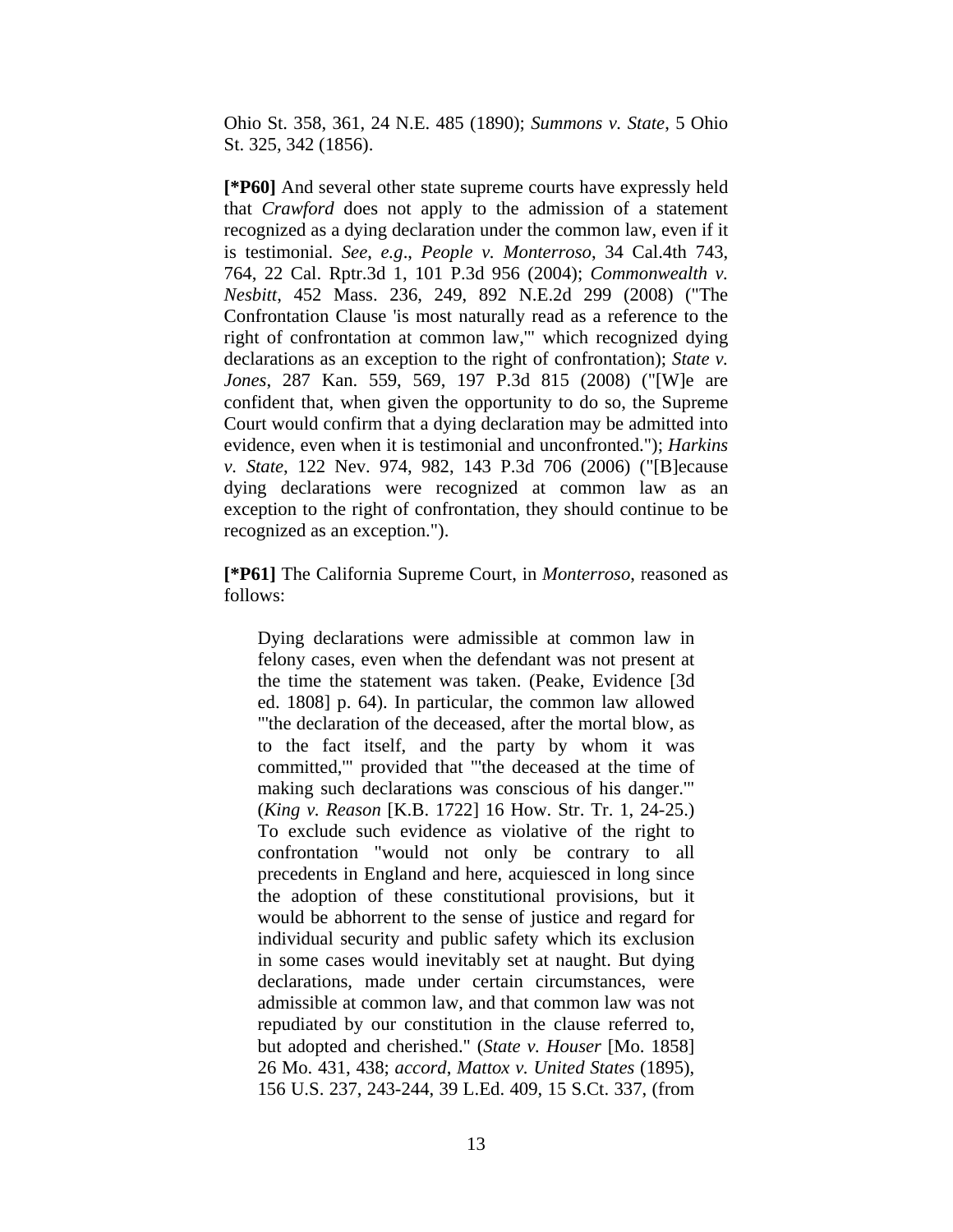time immemorial they have been treated as competent testimony, and no one would have the hardihood at this day to question their admissibility".)

## *Monterroso* at 764-765.

# **[\*P62]** The *Monterroso* court then concluded:

Thus, if, as *Crawford* teaches, the confrontation clause "is most naturally read as a reference to the right of confrontation at common law, admitting only those exceptions established at the time of the founding" (*Crawford*, *supra*, 124 S.Ct. at 1365, citing *Houser*, *supra*, 26 Mo. at 433-435), it follows that the common law pedigree of the exception for dying declarations poses no conflict with the Sixth Amendment.

# *Id*. at 765.

**[\*P63]** More recently, the United States Supreme Court has reiterated *Crawford's* acknowledgement of authority that the Sixth Amendment incorporates an exception for testimonial dying declarations. *See Giles v. California*, 554 U.S. 353, 358-359, 128 S.Ct. 2678, 171 L.Ed.2d 488 (2008) ("We have previously acknowledged that two forms of testimonial statements were admitted at the common law even though they were unconfronted[;] [t]he first of these were declarations made by a speaker who was both on the brink of death and aware that he was dying."); *Michigan v. Bryant*, U.S. , 131 S.Ct. 1143, 1151, 179 L.Ed.2d 93 (2011), fn. 1, ("II]n Crawford  $***$  we first suggested that dying declarations, even if testimonial, might be admissible as a historic exception to the Confrontation Clause.").

**[\*P64]** In light of this case law, we hold that the Sixth Amendment incorporates an exception for "the common law pedigree" of dying declarations, even testimonial ones, and that Crawford did not alter this rule. *See Monterroso*, 34 Cal.4th at 765, 22 Cal. Rptr.3d 1, 101 P.3d 956.

**[\*P65]** Next, we determine whether Stuckey's statements met the constitutional standard for dying declarations, notwithstanding that we have already held that his statements qualified as dying declarations under Evid.R. 804(B)(2). *See generally*, *Nicolas*, *'I'm Dying to Tell You What Happened': The Admissibility of Testimonial Dying Declarations Post-Crawford*, 37 Hastings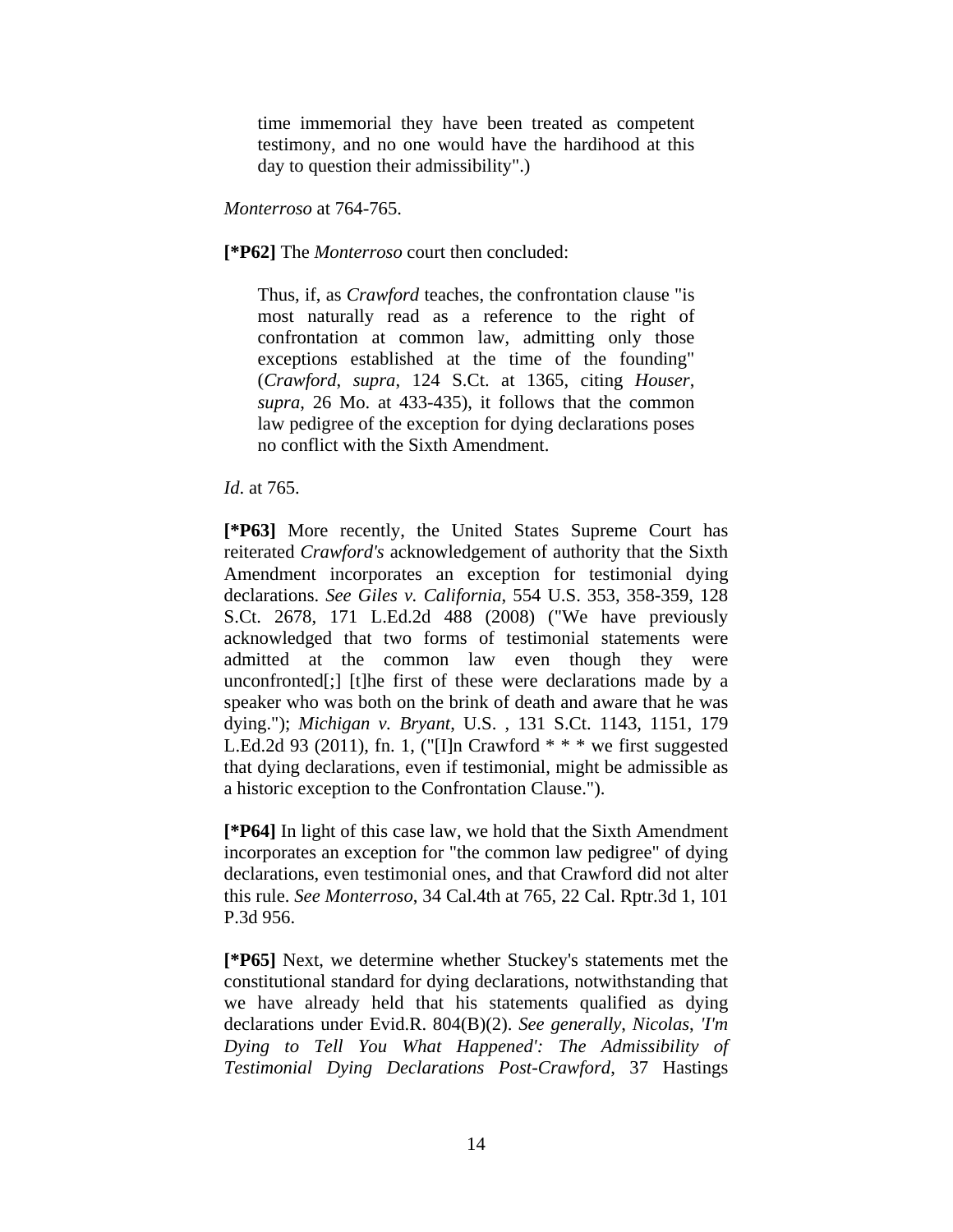Const.L.Q. 487 (Spring 2010) (examining how to define the phrase "dying declarations" as a constitutional matter.).

**[\*P66]** This court did not examine this issue in *Nix* or *Washington*, and Kennedy has not presented any argument that the Evid.R. 804(B)(2) exception for a dying declaration deviates from the common-law exception recognized when the United States Constitution was drafted.

**[\*P67]** Evid.R. 102 expressly requires an Ohio court to apply the "principles of the common law of Ohio" unless the evidence rule "clearly indicates that a change is intended." Although we note that Evid.R. 804(B)(2) expands the common-law rule by allowing the exception for dying declarations in civil cases, see Staff Note to Rule  $804(B)(2)$ , the rule appears otherwise to comport with the common law definition of "dying declarations" at the time of the federal Constitution.

**[\*P68]** In *Robbins v. State*, 8 Ohio St. 131, 163 (1857), the Ohio Supreme court recognized as settled law that in a prosecution for homicide, a deceased-declarant's statement about the cause or circumstances of his or her death passed muster as a dying declaration under Ohio's Confrontation Clause only if the court was satisfied that the statement had been "made under a sense of *impending death*, excluding from the mind of the dying person *all hope or expectation of recovery*." (Emphasis in original). *See Montgomery v. State*, 11 Ohio 424, 425 (1842) (holding that the court must determine "that the deceased not only made the declarations just before death, and while in extremis, but also that he was conscious of his true condition").

**[\*P69]** Ohio's "confrontation clause," provides that "[i]n any trial, in any court, the party accused shall be allowed \* \* \* to meet the witnesses face to face." Article I, Section 10, Ohio Constitution. This right is understood to encompass the right of confrontation as recognized by the Sixth Amendment to the United States Constitution. *See Summons*, 5 Ohio St. at 340. In *Summons*, the Ohio Supreme Court described Ohio's confrontation clause as "a constitutional guaranty of one of the great fundamental principles well established, and long recognized at common law, both in England and this country." *Id*. The court then confirmed that "the assertion of it in the fundamental law of the State, was designed neither to enlarge nor curtail it in its operation, but to give it permanency, and secure it against the power of change or innovation." *Id*.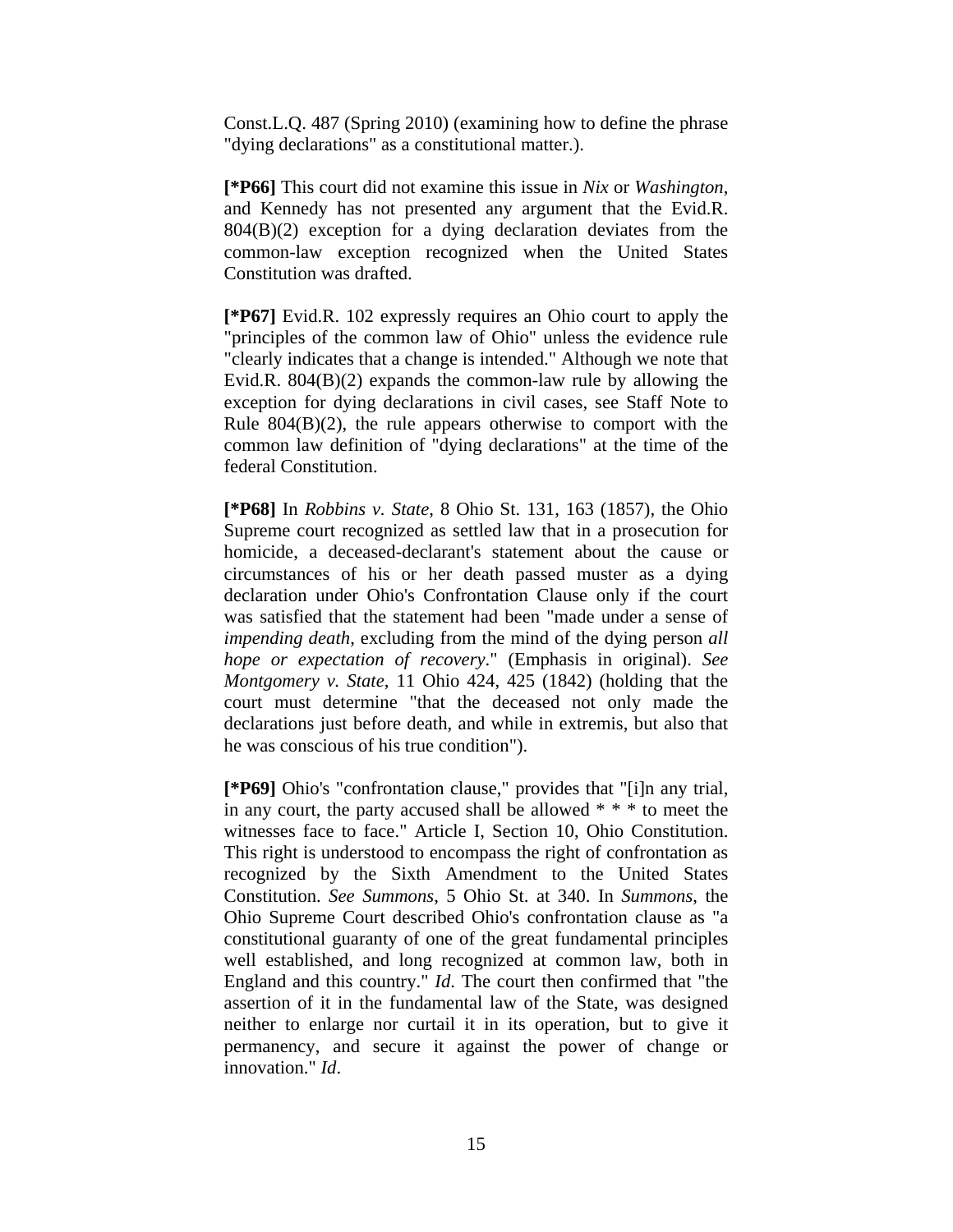**[\*P70]** We have already held that Stuckey's statement was made under an impending sense of death, without any hope of recovery. Thus, we conclude that Stuckey's statements, offered in Kennedy's prosecution for homicide and identifying Kennedy as his assailant, qualified as dying declarations under the common law. *See Robbins*, 8 Ohio St. at 163. Therefore, we hold that the admission of these statements did not conflict with Kennedy's Sixth Amendment right to confrontation.

**[\*P71]** Accordingly, we overrule the second assignment of error.

#### *State v. Kennedy*, *supra.*

 $\overline{a}$ 

 In his Amended Traverse, Mr. Kennedy argues this Ground for Relief largely as a matter of Ohio evidence law. That is, he claims the First District was wrong as a matter of law when it found Mr. Stuckey's identification was admissible as a dying declaration.<sup>1</sup> Whether a particular statement is admissible as a dying declaration is entirely a question of state evidence law which this Court is not authorized to reconsider. *Estelle*, *supra*. Mr. Kennedy has cited no United States Supreme Court precedent holding that admission of a dying declaration when there is a factual dispute about admissibility makes a trial fundamentally unfair. There was no due process violation in admitting Mr. Stuckey's statement.

 Nor was there any Confrontation Clause violation. Kennedy asserts Mr. Stuckey made the statement "while subject to structured police questioning, requiring the application of *Crawford v. Washington*, 541 U.S. 36 (2004)." The First District considered this argument, but found that because dying declarations were a well-established exception to the hearsay rule at common law, they were properly found to be an exception to *Crawford*. *State v. Kennedy*, *supra*, at  $\P$  60-63, *citing People v. Monterroso*, 34 Cal. 4<sup>th</sup> 743, 101 P.3d 956 (2004), and language in *Crawford* itself suggesting the same result. Kennedy has made no showing that this

 $<sup>1</sup>$  He also hypothesizes that the State might argue in the alternative that Stuckey's statement was an excited utterance</sup> (ECF No. 20, PageID 1588). The State makes no such argument and the Court therefore need not address Mr. Kennedy's excited utterance analysis.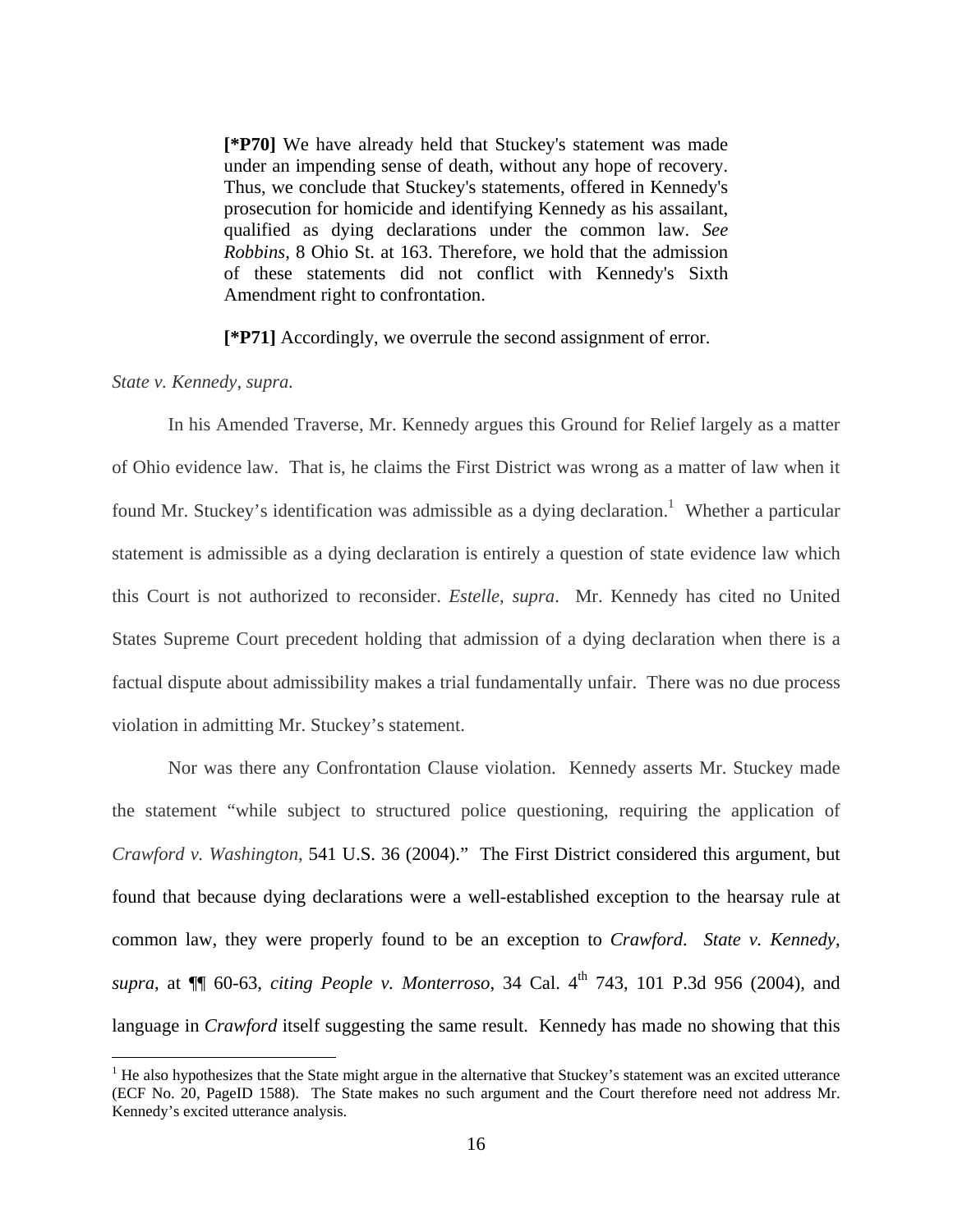is an objectively unreasonable application of *Crawford* or later Supreme Court case law applying *Crawford*.

 Mr. Kennedy's First Ground for Relief is therefore without merit and should be dismissed with prejudice.

# **Ground Two: Prejudicial Joinder**

In his Second Ground for Relief, Mr. Kennedy claims he was denied a fair trial by the

trial court's refusal to separate the two incidents for trial. This was his first assignment of error

on direct appeal which the First District decided as follows:

### **A. Misjoinder and Prejudicial Joiner [sic]**

**[\*P21]** In his first assignment of error, Kennedy argues that the trial court erred by overruling his motion to sever.

**[\*P22]** Kennedy moved to sever the offenses related to the Vine-Street shootings from the offenses related to the gamblingapartment shootings. He claimed that Crim.R. 8(A) did not allow the joiner of those offenses in the same indictment, and that, if proper, the joinder would be prejudicial as contemplated by Crim.R. 14. He argued that the failure to sever would be prejudicial because the jury was likely to rely on evidence related to the offenses in one incident to infer Kennedy's guilt for the offenses related to the other incident. The state argued that joiner of the "homicides" was appropriate, and that severance was not appropriate, because Kennedy had failed to show prejudice from the joinder. The trial court overruled the motion.

**[\*P23]** Crim.R. 8(A) pertains to the joinder of offenses in a single indictment. This rule provides that "two or more offenses may be charged in the same indictment" if the offenses are (1) "of the same or similar character; (2) "based on the same act or transaction;" (3) "based on two or more acts or transactions connected together or constituting parts of a common scheme or plan," or (4) "part of a course of criminal conduct." Crim.R. 8(A). Like R.C. 2941.04, Crim.R. 8 attempts to set the limits of permissible joinder.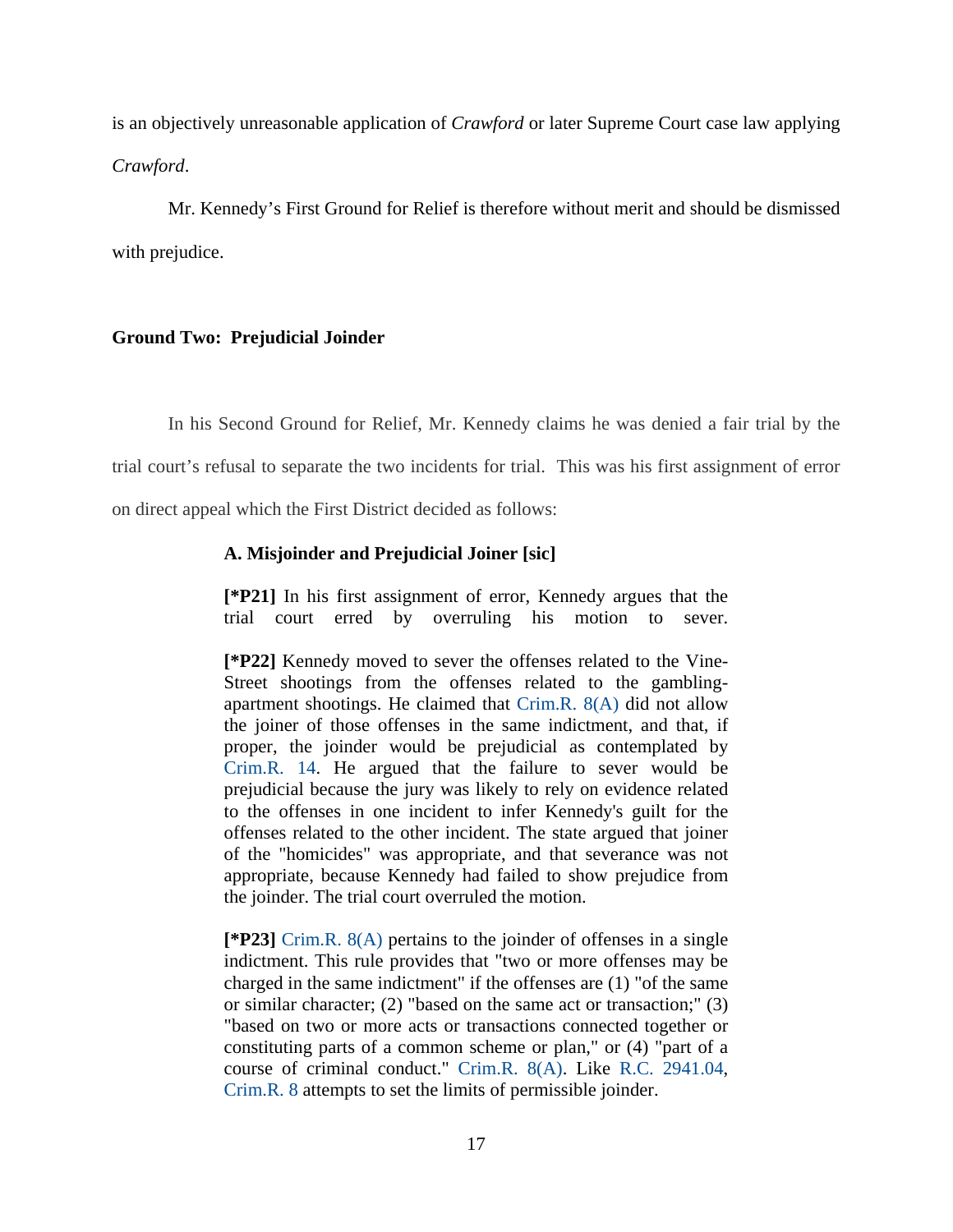**[\*P24]** Where joinder is not appropriate under Crim.R. 8(A) because the offenses do not meet at least one of the four joinder requirements, the trial court should grant a motion to sever, even in the absence of prejudice. *See State v. Schaim*, 65 Ohio St.3d 51, 58, 1992 Ohio 31, 600 N.E.2d 661 (1992) (holding that "if similar offenses are properly joined pursuant to Crim.R. 8(A), a defendant can still move to sever the charges pursuant to Crim.R. 14 if their consolidation will prejudice his or her rights"); *see also State v. Atkinson*, 4 Ohio St.2d 19, 21-22, 211 N.E.2d 665 (1965) (applying R.C. 2941.04), *limited in part on other grounds, State v. Minneker*, 27 Ohio St.2d 155, 271 N.E.2d 821 (1971). The issue involves a question of law, which we review de novo. *See Schaim* at 59-63.

**[\*P25]** Kennedy maintains that the Vine-Street offenses were misjoined under Crim.R. 8 with the gambling-apartment offenses. The state does not address the requirements of Crim.R. 8. Nonetheless, after our review of the record, we find that joinder of the offenses was permitted under Crim.R. 8(A), even though the offenses were not based on the same transaction or related transactions.

**[\*P26]** The Ohio Supreme Court has repeatedly held that the joinder of multiple offenses against the same defendant in a single trial is encouraged. *State v. Williams*, 73 Ohio St.3d 153, 158, 1995 Ohio 275, 652 N.E.2d 721 (1995); *State v. Torres*, 66 Ohio St.2d 340, 343, 421 N.E.2d 1288 (1981). Under Crim.R. 8(A), offenses that are "of the same or similar character" may be joined. *See State v. Coleman*, 1st Dist. Hamilton No. C-900872, 1992 Ohio App. LEXIS 1046 (Mar. 11, 1992).

**[\*P27]** The phrase "of the same or similar character" has been given a broad definition. *See Schaim*, 65 Ohio St.3d at fn. 6, 1992 Ohio 31, 600 N.E.2d 661 (rejecting defendant's request for a narrow definition in a case involving charges of forcible rape, sexual imposition, and gross sexual imposition against three different victims.)

**[\*P28]** Kennedy claims that the incidents were not of the same or of a similar character. But both incidents resulted in charges alleging that Kennedy had purposely caused the death of another (Counts 1, 3, and 10), that he had caused the death of another while committing felonious assault (Counts 2, 4, and 11), that he had knowingly caused serious physical harm and had knowingly caused physical harm by means of a firearm (Counts 5, 6, 12, and 13), and that he had had weapons under a disability (Counts 8, 9,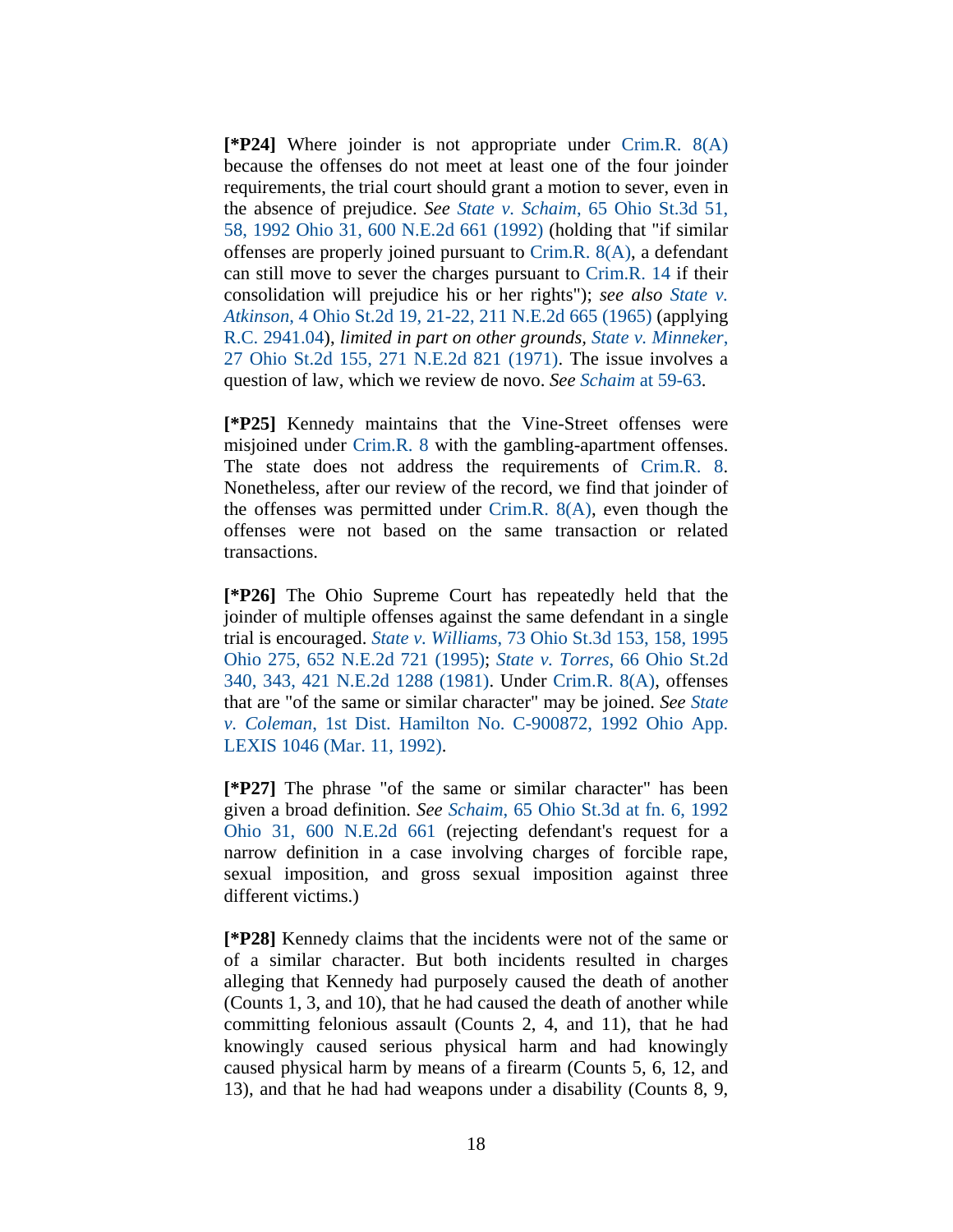14, and 15). And both sets of charges contained the same firearm specifications.

**[\*P29]** Although the two incidents did not involve the exact same offenses—the gambling-apartment shootings also involved a robbery, which affected several of the counts—the offenses stemming from the two incidents were of a similar character, involving acts of violence committed with a firearm. Accordingly, we hold that in this case the similarities justified joinder in the first instance under Crim.R. 8(A).

**[\*P30]** The joining of offenses because they are of a same or similar character, however, creates a greater risk of prejudice to a defendant. *Schaim*, 65 Ohio St.3d at 58, 600 N.E.2d 661. Joinder may not be appropriate, even though the offenses are of the same or similar character, "when the offenses are unrelated and the evidence as to each is very weak." *Torres*, 66 Ohio St.2d at 343, 421 N.E2d 1288. *See Schaim* at 62; *State v. Echols*, 128 Ohio App.3d 677, 696, 716 N.E.2d 728 (1st Dist.1998) (holding that the trial court erred by failing to sever counts where the evidence of the offenses failed to demonstrate a modus operandi, and where the likelihood that the jury would misuse the evidence was substantial); *State v. Garrett*, 12th Dist. Clermont No. CA2008-08- 075, 2009-Ohio-5442.

**[\*P31]** Crim.R.14 provides relief from prejudicial joinder. A defendant requesting separate trials of multiple charges must affirmatively demonstrate prejudice by providing the trial court with adequate information so that the trial court can "weigh the considerations favoring joinder against the defendant's right to a fair trial." *Torres*, 66 Ohio St.2d at syllabus, 421 N.E.2d 1288.

**[\*P32]** The state may rebut the defendant's claim of prejudice in two ways. The state may argue that it could introduce evidence relevant to one offense in the trial of the other offense as other-acts evidence. Or the state may show that the evidence relevant to each offense joined is "simple and direct." *State v. Lott*, 51 Ohio St.3d 160, 163, 555 N.E.2d 293 (1990).

**[\*P33]** We review the trial court's determination of prejudice and its denial of separate trials under an abuse of discretion standard. *See Torres*, 66 Ohio St.2d at syllabus, 421 N.E.2d 1288.

**[\*P34]** Kennedy claims prejudice arose from the joinder because the evidence of the multiple murders and assaults, when presented in a single trial, created an accumulation of evidence that allowed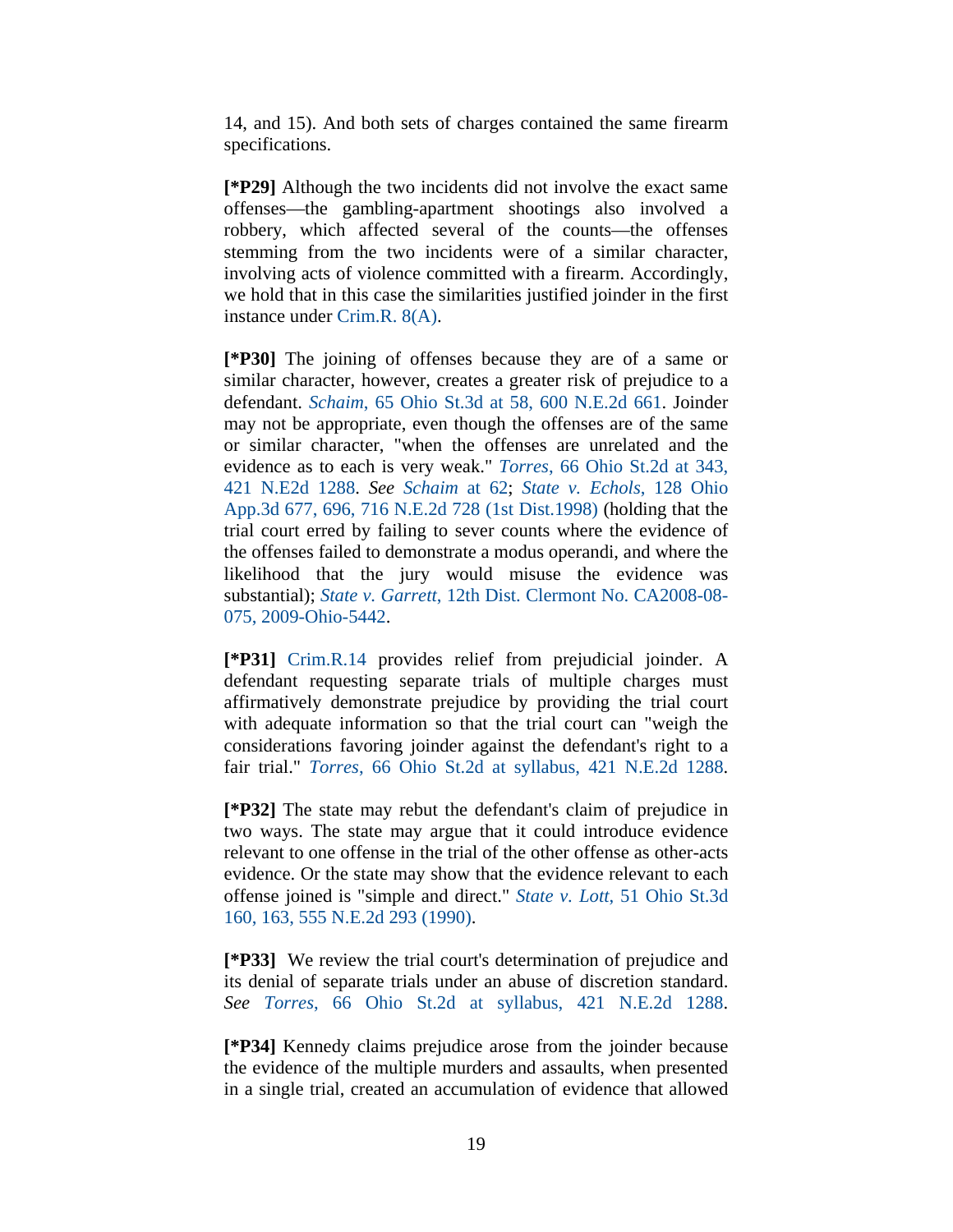the state to portray him as a gun-toting, violent individual, and that allowed the jury to infer his guilt for the offenses on this improper portrayal, despite the state's presentation of weak evidence.

**[\*P35]** To negate Kennedy's claim of prejudice, the state contends that the evidence of each shooting was simple and direct, and that the jury could easily segregate the proof relevant to each. We agree. The jury could easily segregate the evidence from each incident. The facts of each were uncomplicated and distinguishable, and the state referred to the evidence in support of each shooting in that manner. And the evidence was amply sufficient to sustain the verdicts related to each incident, whether or not the counts were tried together.

**[\*P36]** Under these circumstances, Kennedy has failed to demonstrate error in the trial court's denial of his motion to sever the gambling-apartment offenses from the Vine-Street offenses. Accordingly, we overrule the first assignment of error.

*State v. Kennedy*, *supra*.

 The Warden contends that only a state law claim about joinder was presented to the First District on appeal and this Court cannot consider any possible error of that court in applying the Ohio law of joinder (Return, ECF No. 7, PageID 52-57).

 Mr. Kennedy does not respond directly to this assertion. He cites his Fifth Amendment right to a fair trial and federal precedent on joinder, but argues the Ground for Relief in terms of the Ohio Rules of Criminal Procedure and Ohio case law (Amended Traverse, ECF No. 20, PageID 1589, citing as applicable federal law *United States v. Lane*, 474 U.S. 438 (1986), but also citing Ohio R. Crim. P. 8 and Ohio R. Evid. 404(B), *State v. Williams*, 73 Ohio St. 3d 153 (1995), and *State v. Echols*, 128 Ohio App. 3d 677 (1<sup>st</sup> Dist. 1998)).

To preserve a federal constitutional claim for presentation in habeas corpus, the claim must be "fairly presented" to the state courts in a way which provides them with an opportunity to remedy the asserted constitutional violation, including presenting both the legal and factual basis of the claim. *Williams v. Anderson*, 460 F.3d 789, 806 (6<sup>th</sup> Cir. 2006); *Levine v. Torvik*,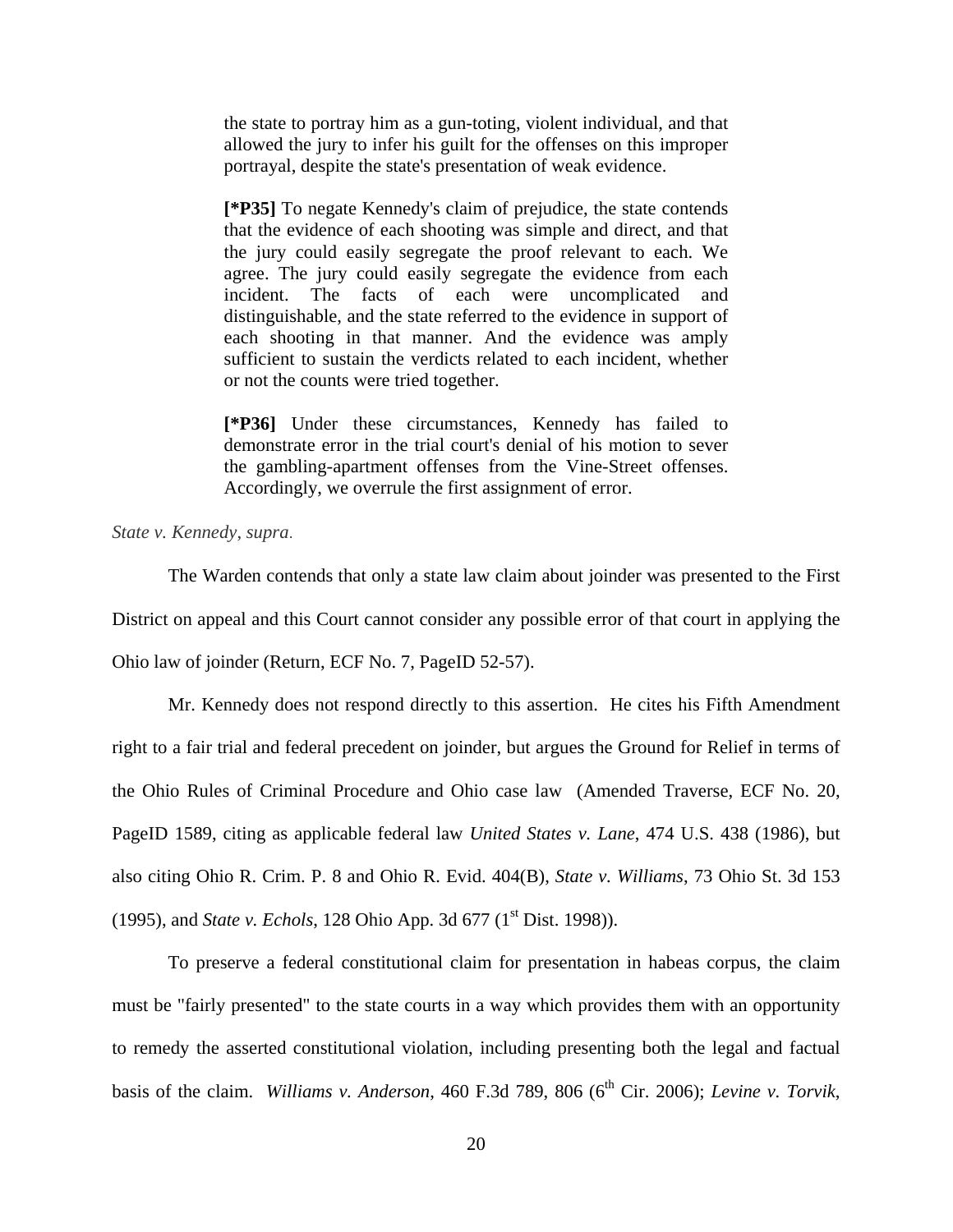986 F.2d 1506, 1516 (6<sup>th</sup> Cir.), *cert. denied*, 509 U.S. 907 (1993), overruled in part on other grounds by *Thompson v. Keohane*, 516 U.S. 99 (1995); *Riggins v. McMackin*, 935 F.2d 790, 792  $(6<sup>th</sup> Cir. 1991)$ . The claim must be fairly presented at every stage of the state appellate process. *Wagner v. Smith,* 581 F.3d 410, 418 (6<sup>th</sup> Cir. 2009).

 "Federal courts do not have jurisdiction to consider a claim in a habeas petition that was not 'fairly presented' to the state courts." *Newton v. Million*, 349 F.3d 873, 877 (6<sup>th</sup> Cir. 2003); accord, *Jacobs v. Mohr*, 265 F.3d 407, 415 (6<sup>th</sup> Cir. 2001); *McMeans v. Brigano*, 228 F.3d 674, 681 (6<sup>th</sup> Cir. 674, 681 (6<sup>th</sup> Cir. 2000); *Fulcher v. Motley*, 444 F.3d 791, 798 (6<sup>th</sup> Cir. 2006); *Blackmon v. Booker*, 394 F.3d 399, 400 (6<sup>th</sup> Cir. 2004).

A state prisoner ordinarily does not 'fairly present' a federal claim to a state court if that court must read beyond a petition, a brief, or similar papers to find material that will alert it to the presence of such a claim. *Baldwin v. Reese*, 541 U.S. 27 (2004). When a defendant does so little to present his claim that it has not been fairly presented, then the presumption under *Harrington v. Richter* that the state court decided the claim on the merits is "fully rebutted." *Johnson v. Williams*, 568 U.S. \_\_\_, 133 S. Ct. 1088, \*; 185 L. Ed. 2d 105 (2013). On the other hand, when a federal claim is fairly presented but not addressed, "a federal habeas court must *presume* that the federal claim was adjudicated on the merits. . ." *Ross v. Pineda*, 2013 U.S. App. LEXIS 25481 (6th Cir. 2013), *quoting Johnson v. Williams*, 133 S. Ct. 1088, 1096 (2013)(emphasis added).

When one examines Kennedy's Brief on appeal, one finds that the joinder issue was argued entirely in terms of Ohio law; there are no federal constitutional citations or arguments (Appellant's Brief, ECF No. 7-1, PageID 115, 125-26).

Because Kennedy failed to fairly present any constitutional joinder claim to the Ohio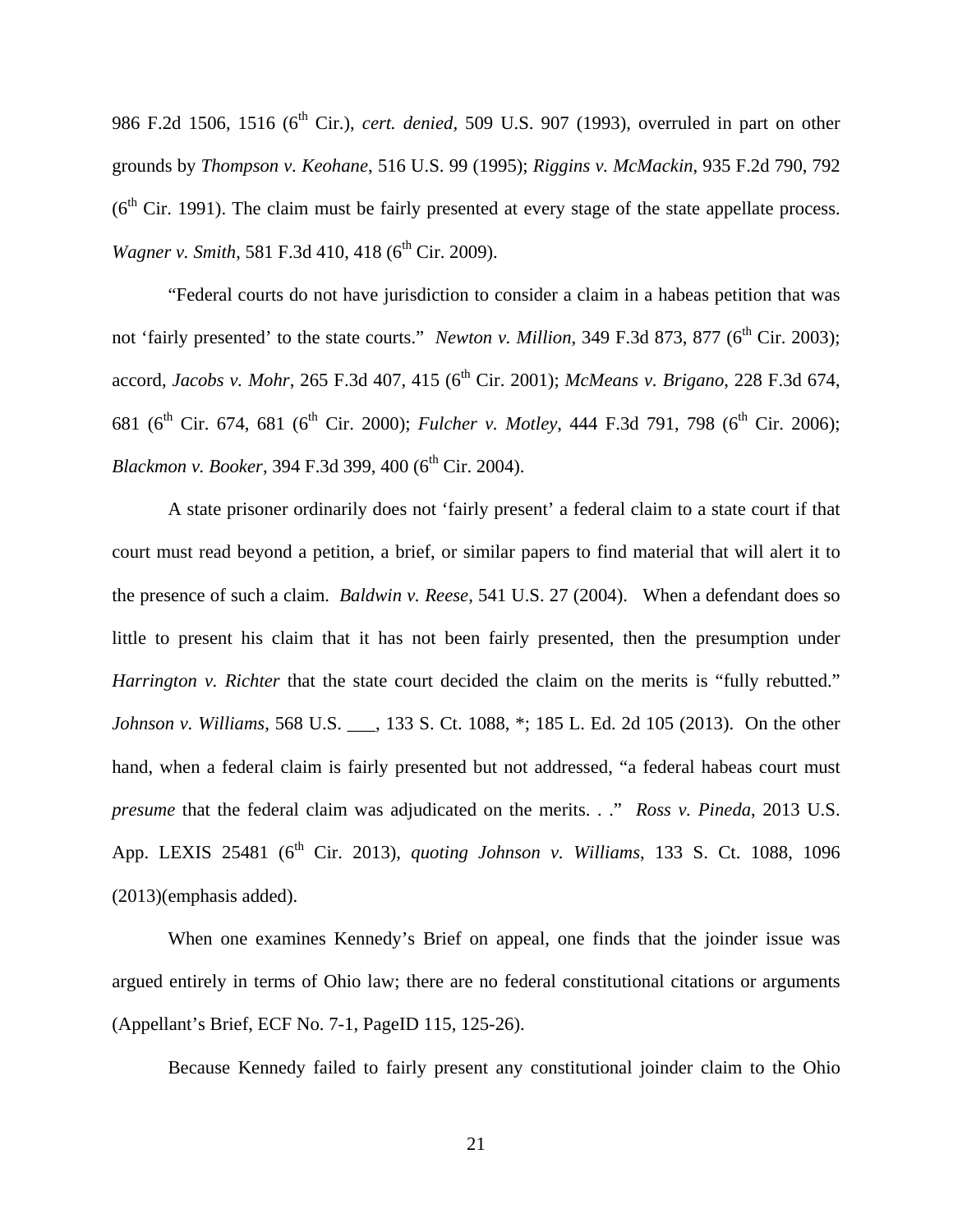courts, he has procedurally defaulted his Second Ground for Relief, which should therefore be dismissed with prejudice.

## **Ground Three: Other Acts Testimony**

In his Third Ground for Relief, Mr. Kennedy claims that admitting "other acts" testimony

denied him a fair trial. This claim was presented as the third assignment of error on direct appeal

and decided by the First District as follows:

### **C. Other-Acts Evidence**

**[\*P72]** In his third assignment of error, Kennedy contends that the trial court's admission of other-acts testimony, in violation of Evid.R. 404(B), denied him a fair trial.

**[\*P73]** Specifically, Kennedy challenges the testimony of jailinmate Tobias Johnson, who testified about conversations he had had with Kennedy while incarcerated with him at the justice center. After Johnson related how Kennedy had described the Matthews-Turnbow shooting, the prosecutor then asked, "[Was] there ever a time when you observed the defendant either talking to you or other people about other killings that he had been involved in?" Defense counsel objected on the grounds that the question was eliciting other-acts testimony. Anticipating Johnson's response, the prosecutor stated that the testimony would demonstrate Kennedy's intent to kill Matthews, Turnbow, and Stuckey. The trial court overruled the objection. Johnson then testified that Kennedy would get keyed up by bragging that he was a serial killer and "got bodies on his belt."

**[\*P74]** Evid.R. 404(B) precludes the admission of evidence of other crimes offered to prove the character of an accused in order to show that the accused acted in conformity with that character. But the rule does not preclude the admission of that evidence for other purposes. *See* Evid.R. 404(B); *see also* R.C. 2945.59.

**[\*P75]** In evaluating the admissibility of other-acts evidence, the trial court should first "consider whether the other act evidence is relevant to making any fact that is of consequence to the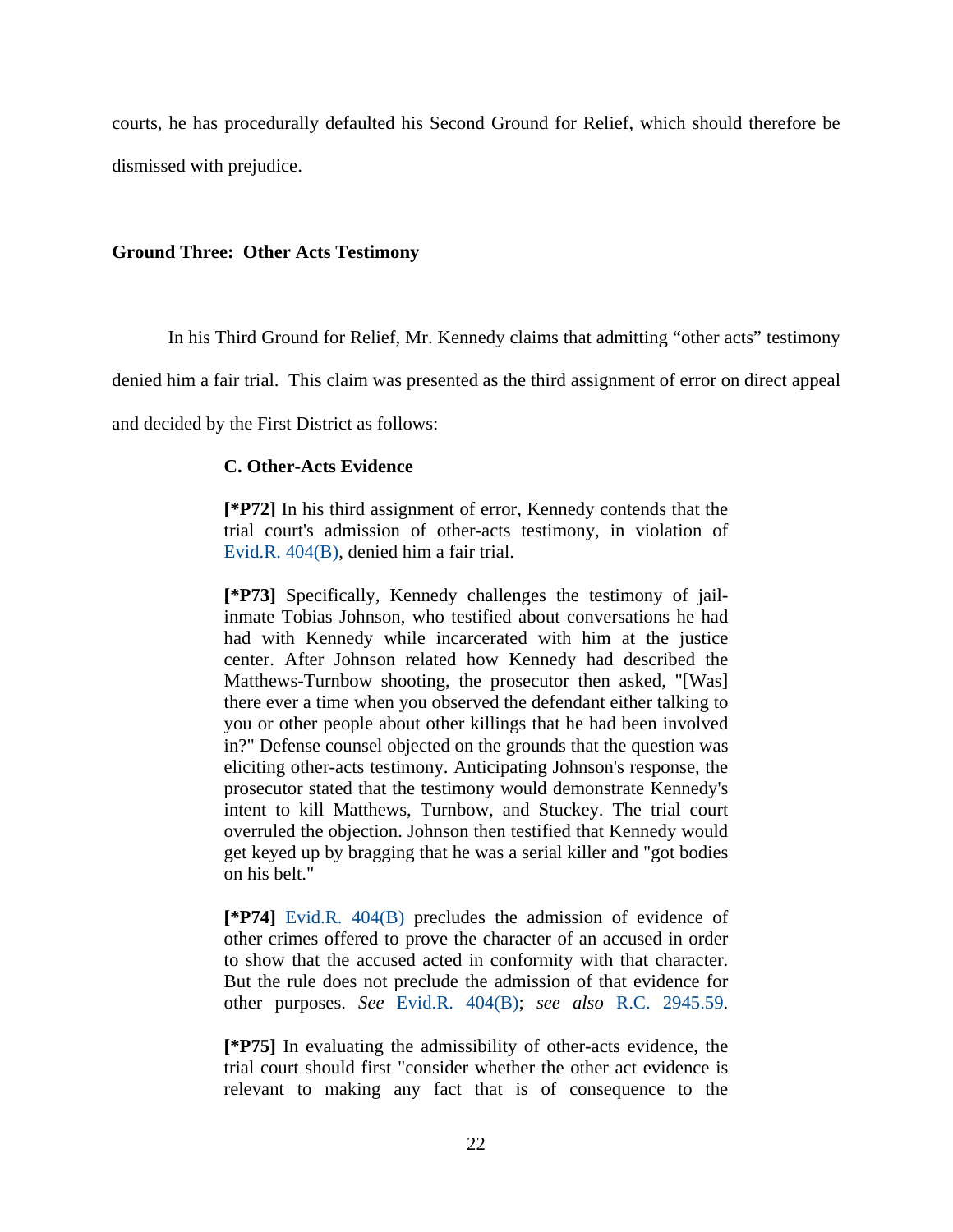determination of the action more or less probable than it would be without the evidence." *State v. Williams*, 134 Ohio St.3d 521, 2012-Ohio-5695, 983 N.E.2d 1278, ¶ 20, citing Evid.R. 401. Next, the court should determine if "evidence of the other crimes, wrongs, or acts is presented to prove the character of the accused in order to show activity in conformity therewith or whether the other act evidence is presented for a legitimate purpose, such as those stated in Evid.R. 404(B)." *Id*. Finally, the court should "consider whether the probative value of the other acts evidence is substantially outweighed by the danger of unfair prejudice." *Id*., citing Evid.R. 403.

**[\*P76]** The admission of other-acts evidence under Evid.R. 404(B) rests within the broad discretion of the trial court. *State v. Morris*, 132 Ohio St.3d 337, 2012-Ohio-2407, 972 N.E.2d 528, syllabus; *Williams* at ¶ 17. We review the trial court's decision under an abuse-of-discretion standard. *Morris, supra*.

**[\*P77]** "'Abuse of discretion' has been described as including a ruling that lacks a "'sound reasoning process.'" *Morris* at ¶ 14, citing *AAAA Ents., Inc. v. River Place Community Urban Redev. Corp*., 50 Ohio St.3d 157, 161, 553 N.E.2d 597 (1990). Our review is a deferential one; it is not enough for this court to determine that the trial court abused its discretion simply because we may have reached a different conclusion. *Id*. Further, we should not disturb an evidentiary decision "in the absence of an abuse of discretion that created material prejudice." *State v. Diar*, 120 Ohio St.3d 460, 2008-Ohio-6266, 900 N.E.2d 565, ¶ 66.

**[\*P78]** In this case, the challenged testimony passes the first step of the three-step analysis. Kennedy was charged with purposefully causing the death of Matthews, Turnbow, and Stuckey. Thus, the state was charged with proving that Kennedy had intended to kill all three, and that the deaths were not, as Kennedy argues in the case of Matthews and Turnbow, the result of recklessness. That Kennedy bragged about being a killer tended to show that he had intended to kill them.

**[\*P79]** The testimony also passes the second step of the analysis. Contrary to Kennedy's assertion, the state used the testimony for the specific purpose of showing that Kennedy, who bragged about the killings, had intended to kill his victims. In closing argument, the prosecutor told the jury that Kennedy's objection to Johnson's anticipated testimony was overruled because the testimony was admissible to prove what Kennedy "was thinking about" when he shot his victims.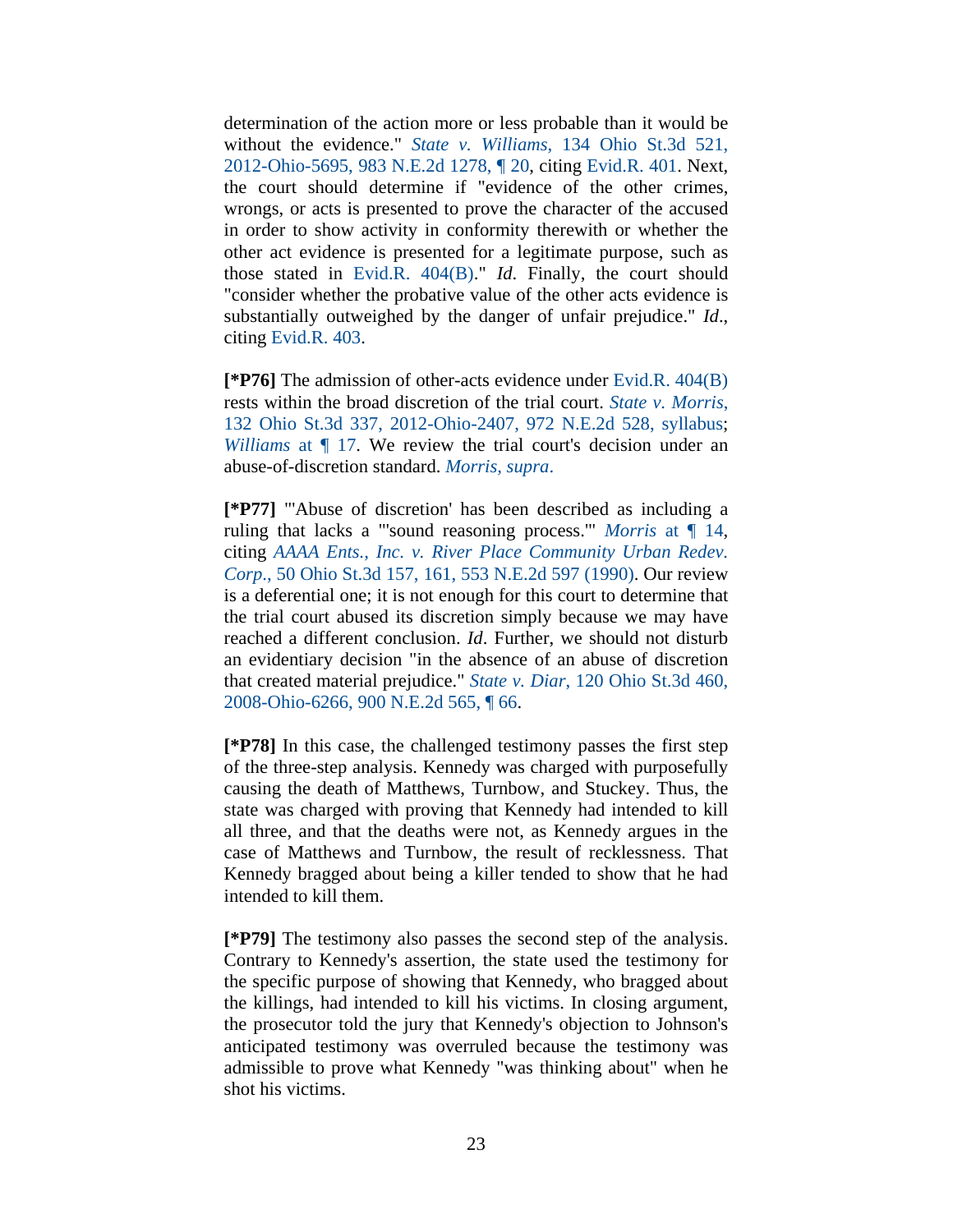**[\*P80]** The final step we consider is whether the probative value of the other-acts evidence is substantially outweighed by the danger of unfair prejudice. Kennedy was charged with three counts of purposeful murder, and the state had evidence to support those charges. The fact that Kennedy bragged about being a serial killer after the three murders was probative of his intent to kill his shooting victims. There was no danger of unfair prejudice in this case because the prosecutor told the jurors the specific purpose for which they could use the evidence. Further, the defense argued that Kennedy's bragging was only "puffing," a necessary part of survival in the "murder pod."

**[\*P81]** Under these circumstances, we conclude that the trial court did not abuse its discretion by allowing the challenged other-acts testimony. Accordingly, we overrule the third assignment of error.

### *State v. Kennedy*, *supra.*

Here as with the Second Ground for Relief, the State argues this claim was presented to and decided by the Ohio courts purely as a matter of Ohio evidence law and not as a federal constitutional claim (Return, ECF No. 7, PageID 57-58). Examination of Kennedy's Brief on appeal confirms this to be the case. In support of his third assignment of error, Kennedy cited Ohio Evid. R. 404(B), the analogous Ohio Revised Code § 2945.59, and two Ohio Supreme Court cases (Appellant's Brief, ECF No. 7-1, PageID 116). The body of the argument consumes less than a page of text and never mentions the federal Constitution or even uses the words "fair trial." In his Amended Traverse Kennedy argues the "serial killer" testimony was "especially prejudicial," then tacks on that it "clearly violated his Fifth and Fourteenth Amendment right to due process of law." (ECF No. 20, PageID 1591.) No Supreme Court case law is cited and in fact the Supreme Court has never held that admission of other acts testimony violates due process. "There is no clearly established Supreme Court precedent which holds that a state violates due process by permitting propensity evidence in the form of other bad acts evidence." *Bugh v. Mitchell*, 329 F.3d 496, 512 ( $6<sup>th</sup>$  Cir. 2003), noting that the Supreme Court refused to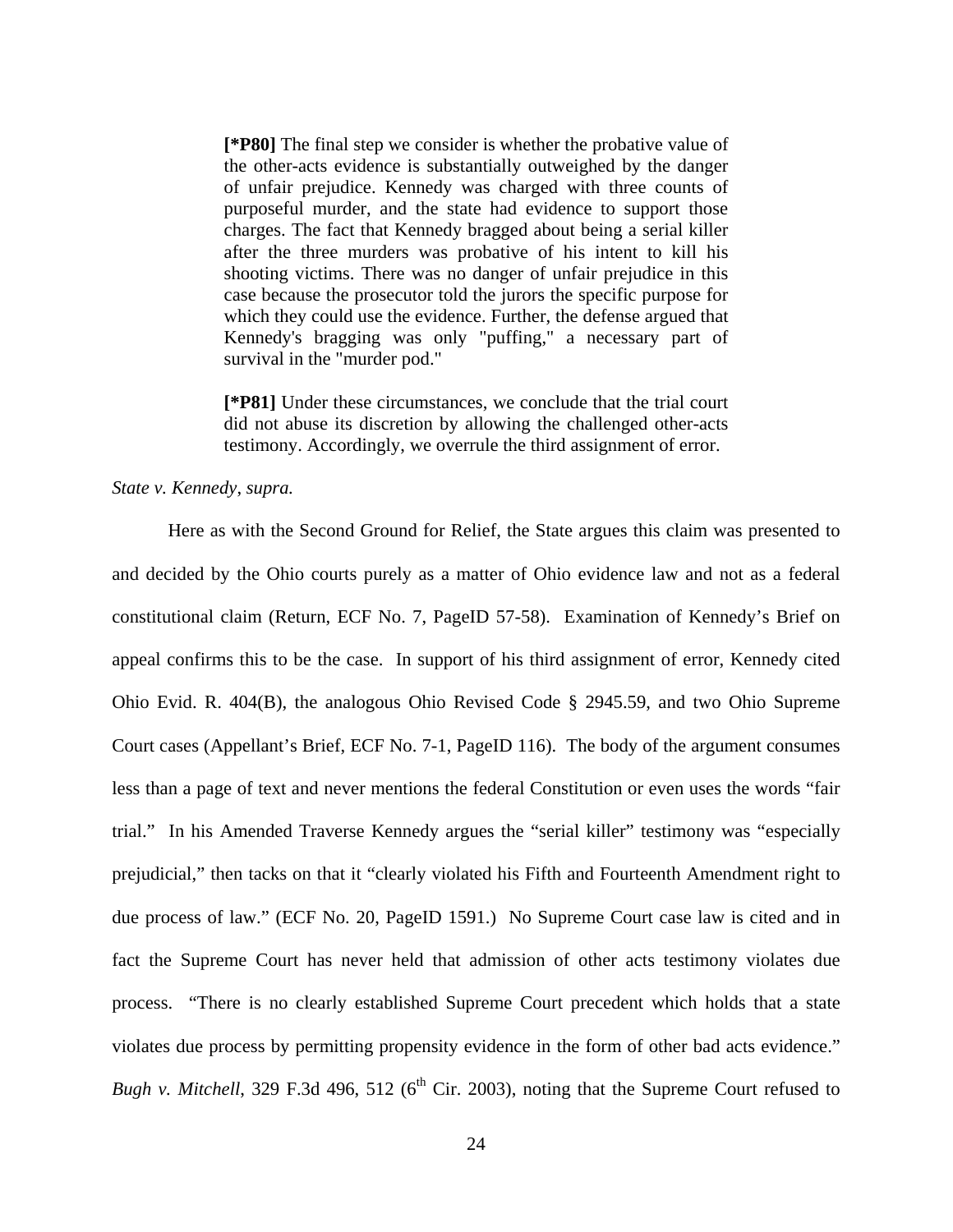reach the issue in *Estelle v. McGuire*, 502 U.S. 62 (1991).

 Mr. Kennedy's Third Ground for Relief should be dismissed as procedurally defaulted because it was never fairly presented as a federal constitutional claim to the state courts and on the merits because it does not state a claim under the United States Constitution.

### **Ground Four: Insufficient Evidence**

 In his Fourth Ground for Relief, Petitioner asserts his convictions are not supported by sufficient evidence. This claim was raised as part of his fourth assignment of error on direct appeal, along with a claim that the conviction was against the manifest weight of the evidence. The First District decided this assignment of error as follows:

### **D. Sufficiency-and Weight-of-the-Evidence Claims**

**[\*P82]** In his fourth assignment of error, Kennedy challenges the sufficiency of the evidence to support his convictions, as well as the weight given it by the jury.

**[\*P83]** The test for the sufficiency of the evidence required to sustain a conviction is whether, after viewing all the evidence in a light most favorable to the prosecution, any rational trier of fact could have found the essential elements of the crime beyond a reasonable doubt. *See State v. Conway*, 108 Ohio St.3d 214, 2006- Ohio-791, 842 N.E.2d 996, ¶ 36, citing *State v. Jenks*, 61 Ohio St.3d 259, 574 N.E.2d 492 (1991), paragraph two of the syllabus, following *Jackson v. Virginia*, 443 U.S. 307, 99 S.Ct. 2781, 61 L.Ed.2d 560 (1979). In deciding if the evidence was sufficient, we neither resolve evidentiary conflicts nor assess the credibility of witnesses, as both are functions reserved for the trier of fact. *See State v. Williams*, 197 Ohio App.3d 505, 2011-Ohio-6267, 968 N.E.2d 27, ¶ 25 (1st Dist.).

**[\*P84]** When reviewing a weight-of-the-evidence question, an appellate court must review the entire record, weight the evidence and all reasonable inferences, consider the credibility of the witnesses, and determine whether, in resolving conflicts in the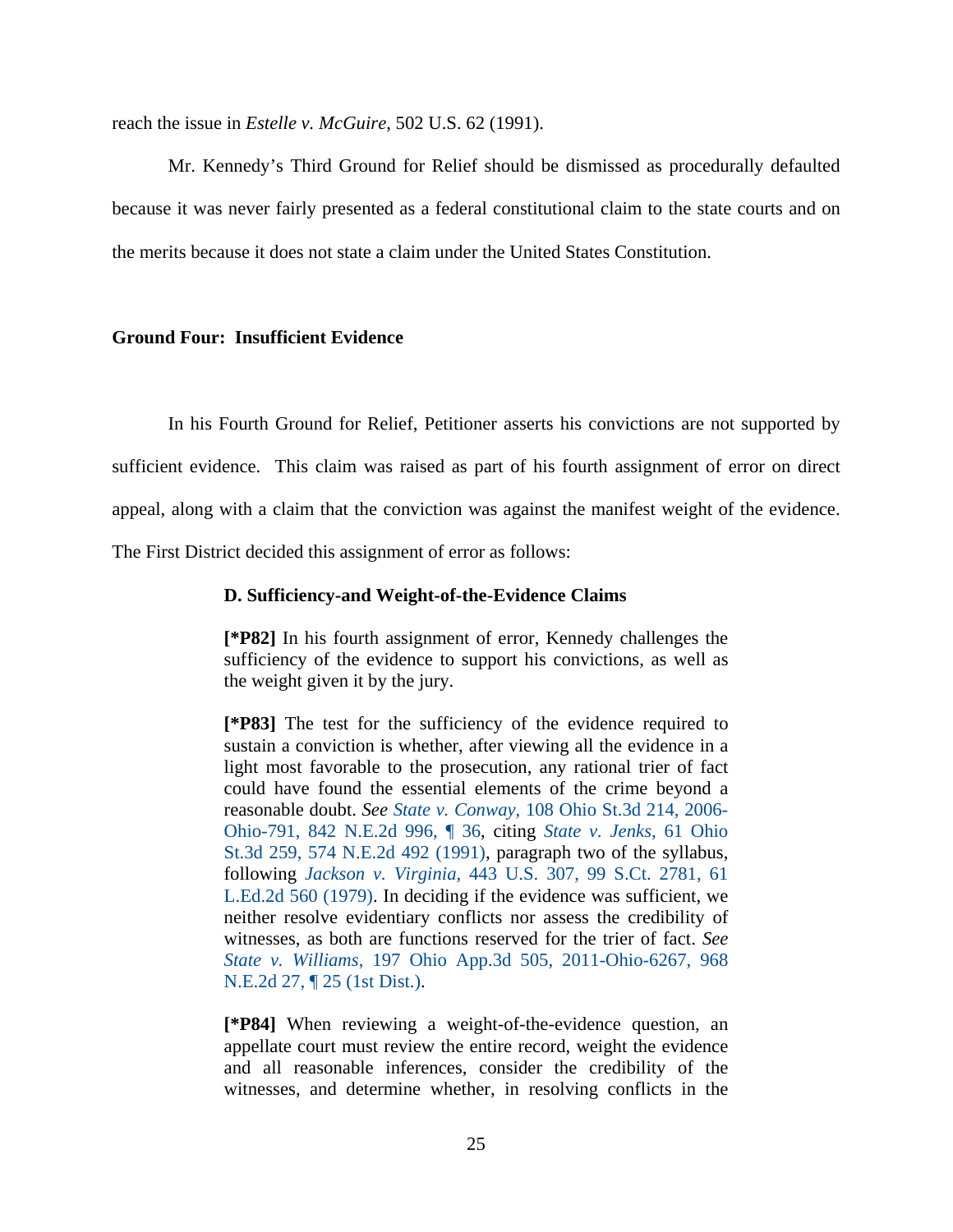evidence, the trier of fact clearly lost its way and created a manifest miscarriage of justice. *State v. Thompkins*, 78 Ohio St.3d 380, 387, 1997 Ohio 52, 678 N.E.2d 541 (1997).

# **1. Gambling-Apartment Shootings—Counts 1, 3, 5, 7, and 8**

**[\*P85]** With respect to the gambling-apartment shootings, Kennedy was convicted of aggravated murder for purposely causing the death of Matthews, in violation of R.C. 2903.01(B), with a three-year firearm specification (Count 1), aggravated murder for purposely the death of Turnbow in violation of R.C. 2903.01(B) (Count 3), felonious assault for knowingly causing physical harm to Thomas in violation of R.C. 2903.11(A)(1) (Count 5), aggravated robbery for the theft of money facilitated by the use of a deadly weapon with respect to Dumas and the other occupants, in violation of R.C.  $2911.01(A)(1)$  (Count 7), and having weapons under a disability in violation of R.C.  $2923.13(A)(2)$  (Count 8). The state proceeded against Kennedy as an accomplice with respect to the felonious assault of Thomas.

**[\*P86]** The evidence at trial met the test of sufficiency. Dumas testified that he, Matthews, Turnbow, and the others present at Matthews's apartment were robbed at gun point during a card game that Thompson had previously participated in. Beard testified that Kennedy had told him that Jaydee Thompson had turned him "onto a lick at a gambling apartment," and that he had shot the woman who had answered the door and a man named "Rodney" (Turnbow), and then took \$1500 out of Rodney's pocket.

**[\*P87]** Tobias Johnson, another witness for the state, testified that Kennedy had admitted to committing these offenses, including shooting Matthews and Turnbow, after going to Matthews's home to commit a robbery. According to Johnson, Kennedy also told him that Thompson had shot Thomas in the face on the staircase as they fled. Derrell Anderson provided testimony concerning similar admissions by Kennedy. Thomas, who knew Thompson, testified that he had recognized Thompson as his shooter.

**[\*P88]** Finally, Kennedy stipulated to having the prior convictions that created the disability in support of the weapons offense that resulted from the gambling-apartment shootings.

**[\*P89]** In addition to his general challenge to the sufficiency of the evidence, Kennedy specifically argues that the state failed prove that he had purposely caused the deaths of Matthews and Turnbow. We disagree.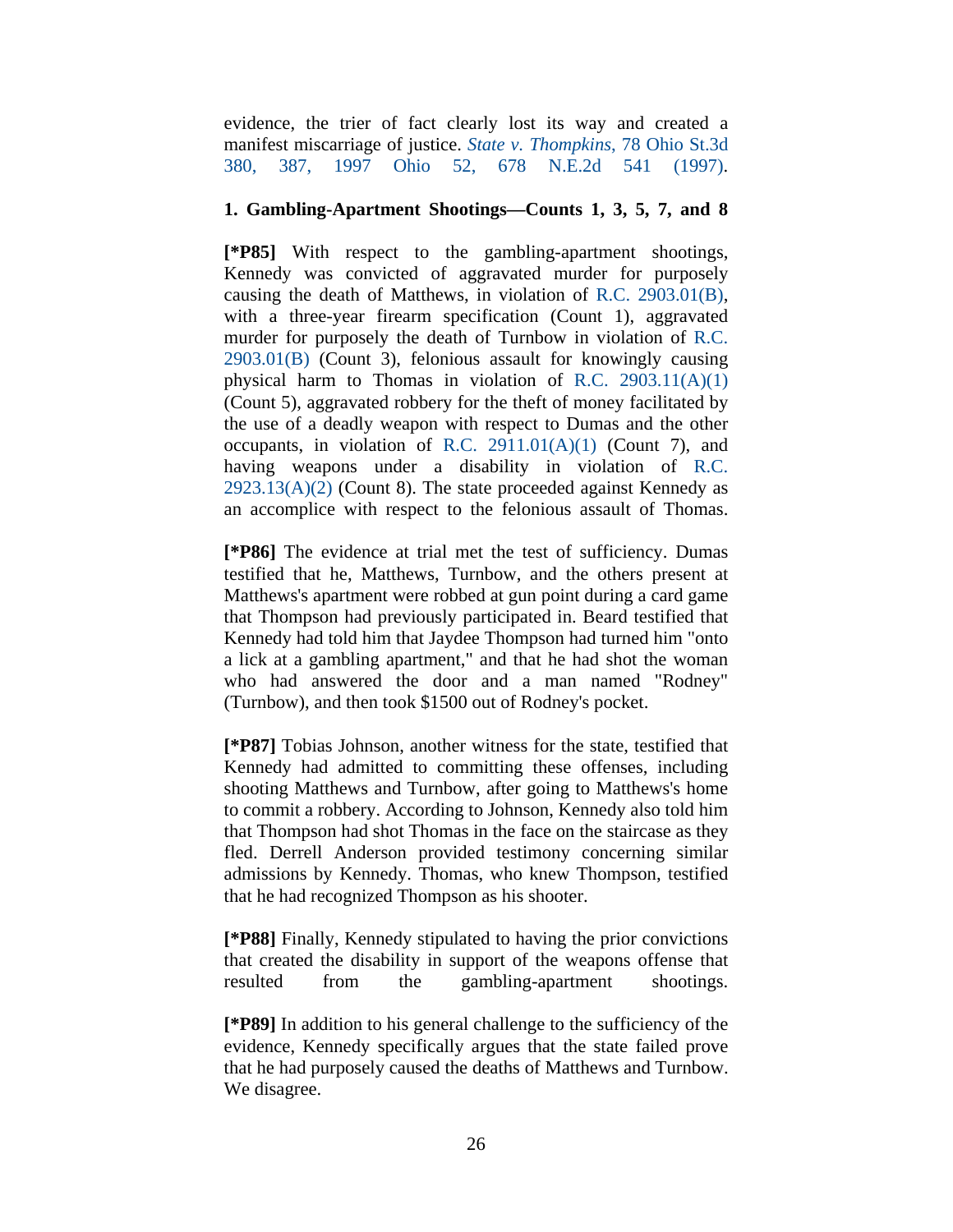**[\*P90]** Kennedy was convicted of aggravated felony murder under R.C. 2903.01(B), which proscribes "purposely caus[ing] the death of another \* \* \* while committing or attempting to commit, or while fleeing immediately after committing or attempting to commit, \* \* \* aggravated robbery." A person acts purposely when he specifically intends to cause a certain result. *See* R.C. 2901.22(A); *State v. Trimble*, 122 Ohio St.3d 297, 2009-Ohio-2961, 911 N.E.2d 242, ¶ 188. Intent to kill may be proved by inference and "may be inferred in a[n] [aggravated] felony-murder when the offense and the manner of its commission would be likely to produce death." *State v. Garner*, 74 Ohio St. 3d 49, 60, 1995 Ohio 168, 656 N.E.2d 623 (1995); *see State v. Tibbs*, 1st Dist. Hamilton No. C-100378, 2011-Ohio-6716, ¶ 28, citing *State v. McCoy*, 1st Dist. Hamilton No. C-090559, 2010-Ohio-5810, ¶ 36.

**[\*P91]** Kennedy claims that the evidence was insufficient to demonstrate a purpose to kill Matthews because there was some evidence that she had been shot through the door as she was opening it, instead of closing it. But whether Kennedy shot Matthews when she was closing or opening the door is irrelevant. Either way, he had to know that someone was responsible for the movement of the door, and that that person was standing on the other side of it, blocking his entrance. And Kennedy's bullet, fired at fairly close range, struck Matthews squarely in her chest.

**[\*P92]** Kennedy also suggests that Turnbow's death was not a purposeful killing, just the result of an errant bullet. But Kennedy shot Turnbow in the head, at what had to have been fairly close range in Matthews's small apartment, and there was evidence that Kennedy had shot Turnbow because he tried to run.

**[\*P93]** Further, Johnson testified that Kennedy had bragged while incarcerated about being a killer. This evidence, along with the evidence of the manner of the shootings, when viewed in the light most favorable to the prosecution, was sufficient evidence from which the trier of fact could have reasonably concluded that Kennedy had specifically intended to cause death. *See Tibbs*, 2011- Ohio-6716 at ¶ 37.

**[\*P94]** In sum, construing the evidence in the light most favorable to the prosecution, any rational juror could have concluded beyond a reasonable doubt that Kennedy had committed the offenses related to the gambling-apartment shootings, including the aggravated felony murders of Matthews and Turnbow, the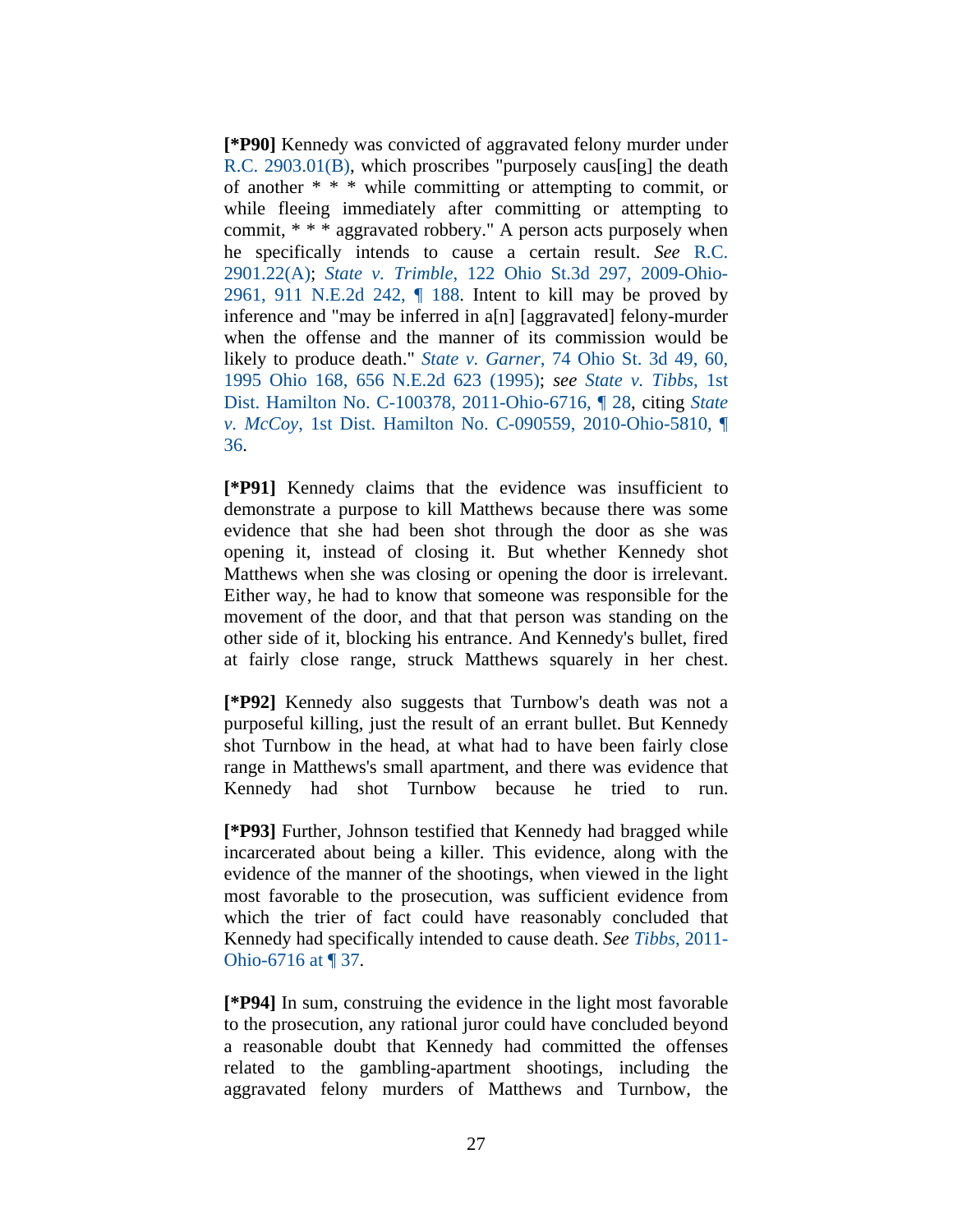felonious assault of Thomas, the aggravated robbery of Dumas and the other gambling participants in Matthews's apartment, and the offense of having weapons under a disability.

# **2. Vine-Street Shootings—Counts 10, 12, and 14**

**[\*P95]** With respect the Vine-Street shootings, Kennedy was convicted of murder in violation of R.C. 2903.02(A), with a threeyear firearm specification, for purposely causing the death of Stuckey (Count 10), felonious assault in violation of R.C.  $2901.11(A)(1)$ , for knowingly causing serious physical harm to Simmons (Count 12), and having weapons under a disability in violation of R.C. 2913.13(A)(2) (Count 14).

**[\*P96]** Officer Schultz testified that had he arrived at the scene of the shooting on Vine Street shortly after hearing shots fired. He learned that a bystander, Simmons, had been shot on the street, and he found Stuckey on the floor of a Cricket Store with multiple bullet wounds. Stuckey identified his shooter first as "Midnight" and then as "Midnight from Burnet." Several witnesses at trial testified that Kennedy was known as "Midnight," and that he "hung out" on Burnet Avenue. Kennedy even acknowledged his nickname during a police interview, and he admitted that he knew Stuckey, and that Stuckey had previously robbed him.

**[\*P97]** Robb and Paige, two inmates who had been incarcerated with Kennedy at the justice center, testified that Kennedy had admitted to shooting Stuckey and a bystander on that day.

**[\*P98]** Kennedy specifically argues that the state failed to prove that he caused "serious physical harm," an element of the felonious-assault charge under R.C. 2903.11(A)(1) relating to Simmons. In support, Kennedy cites testimony from Officer Thompson, assigned to investigate the Vine-Street shootings, who stated that Simmons was "shot superficially with a stray bullet."

**[\*P99]** The "serious physical harm" element of R.C.  $2903.11(A)(1)$  is defined in R.C.  $2901.01(A)(5)$ . This definition includes "any physical harm that involves some permanent disfigurement or that involves some temporary, serious disfigurement." R.C. 2901.01(A)(5)(d). Although Simmons did not testify and Officer Thompson generally characterized Simmons's injury as superficial, the medical records admitted at trial by stipulation demonstrated that Simmons had sustained multiple "abrasion/puncture wounds" caused by bullet fragments, with some fragments remaining in his soft tissue. At the hospital, the wounds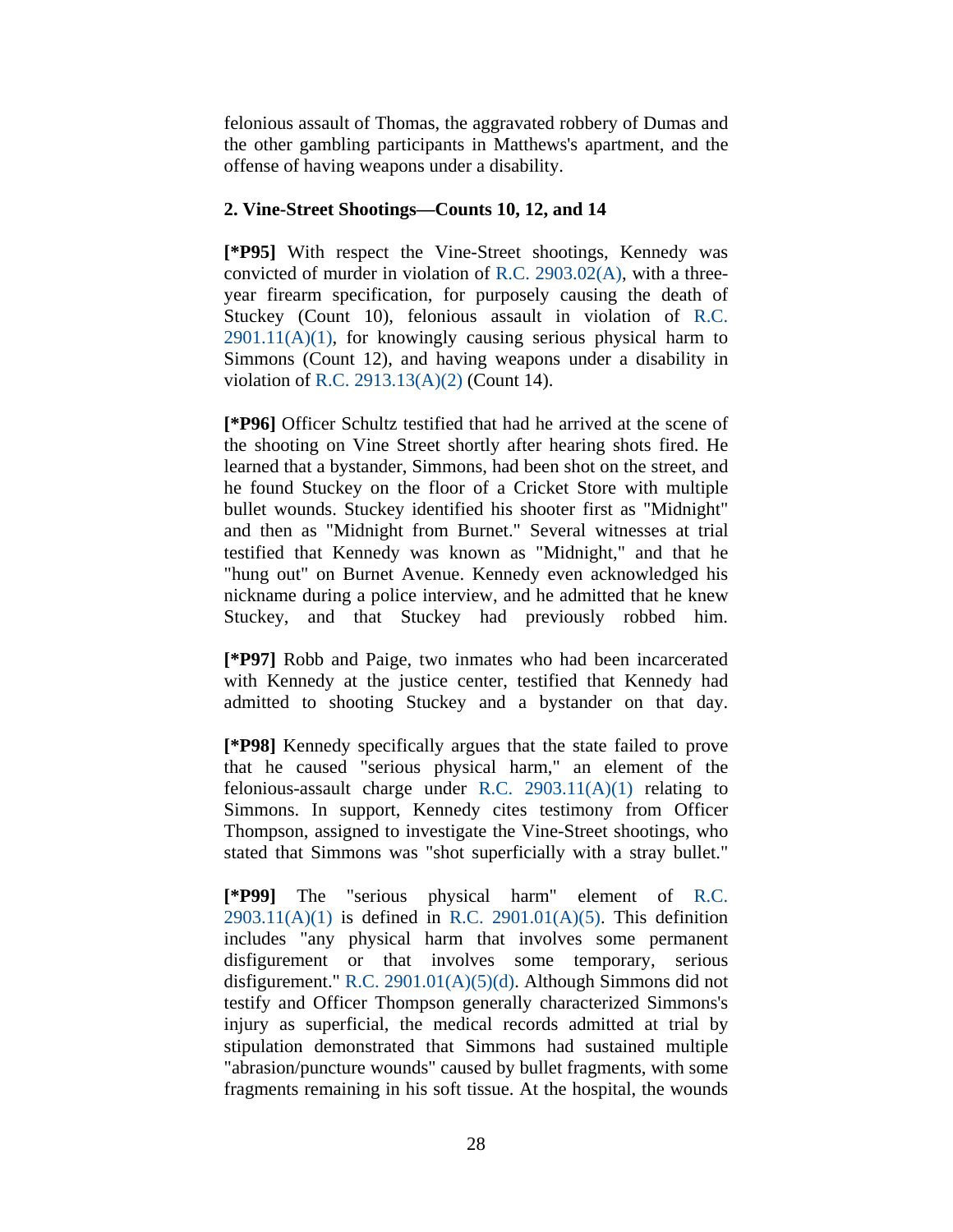were irrigated and treated with antibiotics. Simmons was prescribed vicodin for severe pain and antibiotics, upon discharge after spending the night at the hospital. This evidence, when viewed in the light most favorable to the prosecutor, was sufficient to convince a rational trier of fact beyond a reasonable doubt that Kennedy had caused "serious physical harm" to Simmons.

**[\*P100]** Finally, Kennedy stipulated to his prior convictions that had resulted in a disability on the day of the Vine-Street shootings. The stipulation supported his conviction for having weapons under a disability on that date.

**[\*P101]** We conclude, therefore, after construing the evidence in the light most favorable to the prosecution, that any rational juror could have concluded beyond a reasonable doubt that Kennedy had committed all of the offenses related to the Vine-Street shootings, including the murder of Stuckey, the felonious assault of Simmons, and the offense of having weapons under a disability.

# **3. Weight-of-the-Evidence Claim [Omitted – not a federal claim]**

**[\*P103]** In sum, we hold that state presented substantial, credible evidence to support the convictions. Further, we hold that there is no basis to conclude that the trier of fact lost its way or committed a manifest miscarriage of justice in resolving the factual issues against Kennedy. *See Thompkins*, 78 Ohio St.3d at 387, 678 N.E.2d 541.

**[\*P104]** Accordingly, we overrule the fourth assignment of error.

*State v. Kennedy*, *supra.* 

An allegation that a verdict was entered upon insufficient evidence states a claim under the Due Process Clause of the Fourteenth Amendment to the United States Constitution. *Jackson v. Virginia*, 443 U.S. 307 (1979); *In re Winship*, 397 U.S. 358 (1970); *Johnson v. Coyle*, 200 F.3d 987, 991 (6<sup>th</sup> Cir. 2000); *Bagby v. Sowders*, 894 F.2d 792, 794 (6<sup>th</sup> Cir. 1990)(en banc). In order for a conviction to be constitutionally sound, every element of the crime must be proved beyond a reasonable doubt. *In re Winship*, 397 U.S. at 364.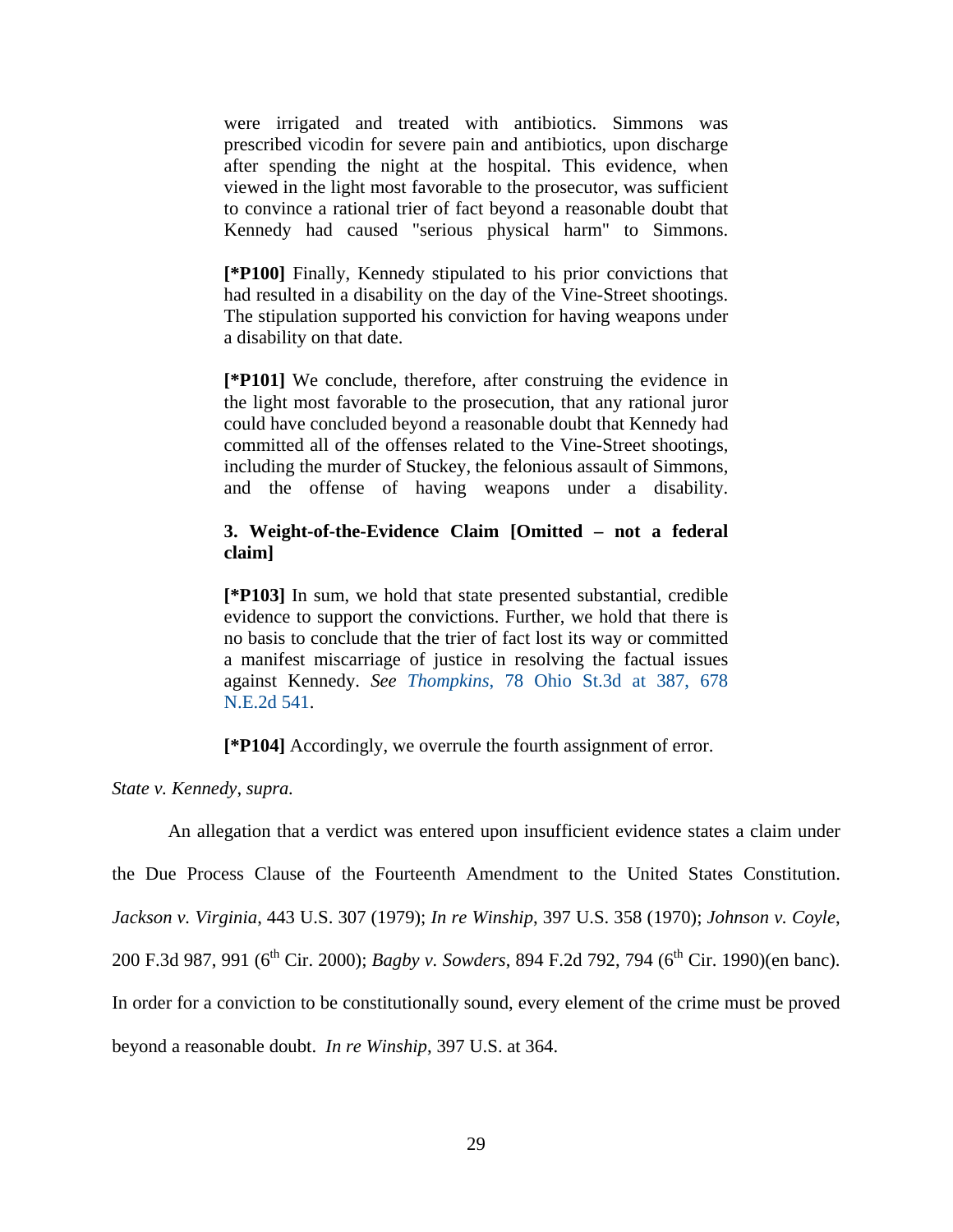[T]he relevant question is whether, after viewing the evidence in the light most favorable to the prosecution, any rational trier of fact could have found the essential elements of the crime beyond a reasonable doubt . . . . This familiar standard gives full play to the responsibility of the trier of fact fairly to resolve conflicts in the testimony, to weigh the evidence and to draw reasonable inferences from basic facts to ultimate facts.

*Jackson v. Virginia*, 443 U.S. at 319; *United States v. Paige*, 470 F.3d 603, 608 (6<sup>th</sup> Cir. 2006);

*United States v. Somerset*, 2007 U.S. Dist. LEXIS 76699 (S.D. Ohio 2007). This rule was recognized in Ohio law at *State v. Jenks*, 61 Ohio St. 3d 259 (1991). Of course, it is state law which determines the elements of offenses; but once the state has adopted the elements, it must then prove each of them beyond a reasonable doubt. *In re Winship*, *supra.* A sufficiency challenge should be assessed against the elements of the crime, not against the elements set forth in an erroneous jury instruction. *Musacchio v. United States*, 577 U.S. \_\_\_, 136 S. Ct. 709, 193

L. Ed. 2d 639 (2016).

 In cases such as Petitioner's challenging the sufficiency of the evidence and filed after enactment of the Antiterrorism and Effective Death Penalty Act of 1996 (Pub. L. No 104-132, 110 Stat. 1214)(the "AEDPA"), two levels of deference to state decisions are required:

> In an appeal from a denial of habeas relief, in which a petitioner challenges the constitutional sufficiency of the evidence used to convict him, we are thus bound by two layers of deference to groups who might view facts differently than we would. First, as in all sufficiency-of-the-evidence challenges, we must determine whether, viewing the trial testimony and exhibits in the light most favorable to the prosecution, any rational trier of fact could have found the essential elements of the crime beyond a reasonable doubt. See *Jackson v. Virginia*, 443 U.S. 307, 319, 99 S. Ct. 2781, 61 L. Ed. 2d 560 (1979). In doing so, we do not reweigh the evidence, re-evaluate the credibility of witnesses, or substitute our judgment for that of the jury. See *United States v. Hilliard,* 11 F.3d 618, 620 (6th Cir. 1993). Thus, even though we might have not voted to convict a defendant had we participated in jury deliberations, we must uphold the jury verdict if any rational trier of fact could have found the defendant guilty after resolving all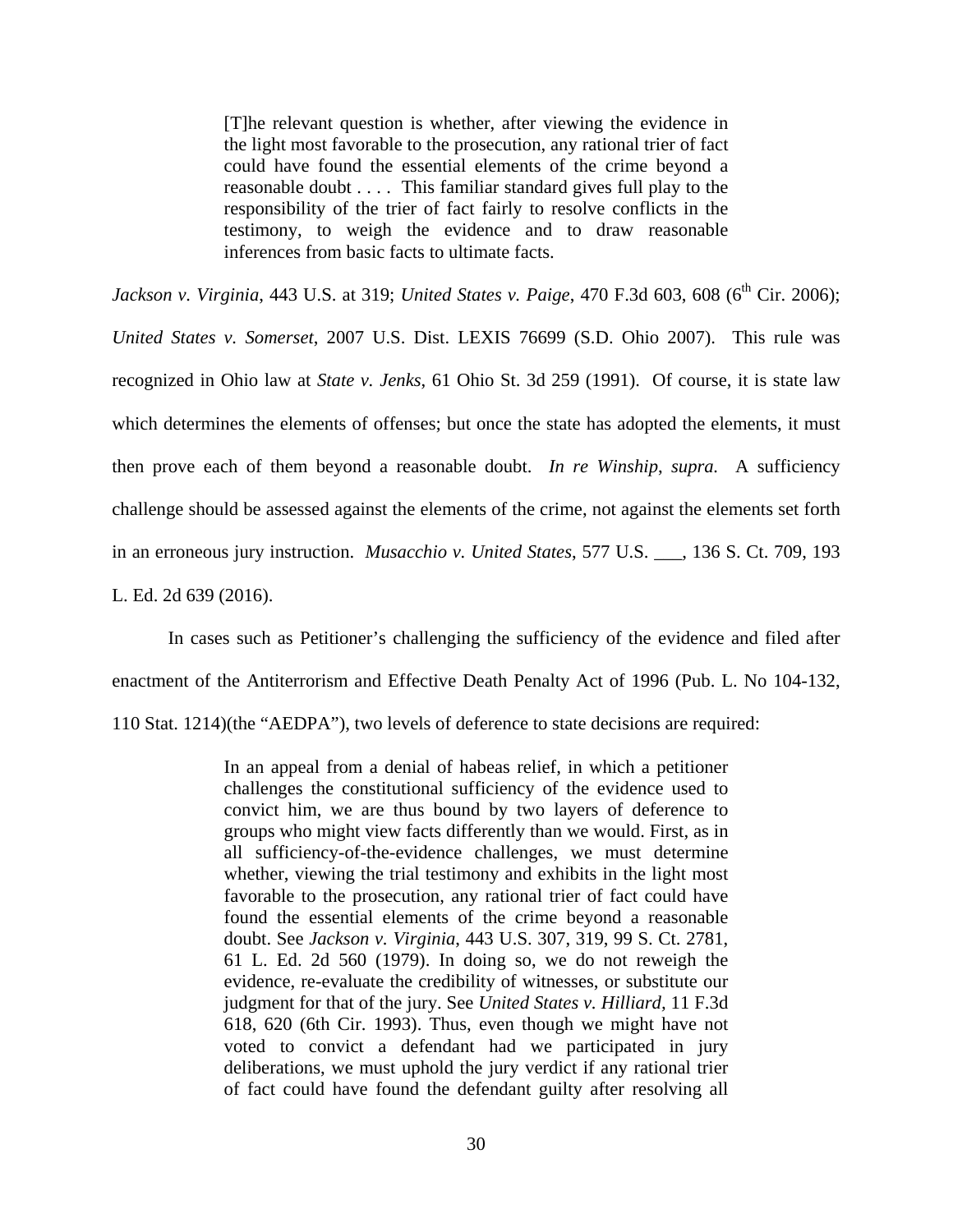disputes in favor of the prosecution. Second, even were we to conclude that a rational trier of fact could not have found a petitioner guilty beyond a reasonable doubt, on habeas review, we must still defer to the state appellate court's sufficiency determination as long as it is not unreasonable. See 28 U.S.C. §  $2254(d)(2)$ .

*Brown v. Konteh,* 567 F.3d 191, 205 ( $6<sup>th</sup>$  Cir. 2009). In a sufficiency of the evidence habeas corpus case, deference should be given to the trier-of-fact's verdict under *Jackson v. Virginia* and then to the appellate court's consideration of that verdict, as commanded by AEDPA. *Tucker v. Palmer*, 541 F.3d 652 (6<sup>th</sup> Cir. 2008); *accord Davis v. Lafler*, 658 F.3d 525, 531 (6<sup>th</sup> Cir. 2011)(en banc); *Parker v. Matthews*, 132 S. Ct. 2148, 2152 (2012). Notably, "a court may sustain a conviction based upon nothing more than circumstantial evidence." *Stewart v. Wolfenbarger*, 595 F.3d 647, 656 (6<sup>th</sup> Cir. 2010).

> We have made clear that *Jackson* claims face a high bar in federal habeas proceedings because they are subject to two layers of judicial deference. First, on direct appeal, "it is the responsibility of the jury -- not the court -- to decide what conclusions should be drawn from evidence admitted at trial. A reviewing court may set aside the jury's verdict on the ground of insufficient evidence only if no rational trier of fact could have agreed with the jury." *Cavazos v. Smith*, 565 U. S. 1, \_\_\_, 132 S. Ct. 2, 181 L. Ed. 2d 311, 313 (2011) (per curiam). And second, on habeas review, "a federal court may not overturn a state court decision rejecting a sufficiency of the evidence challenge simply because the federal court disagrees with the state court. The federal court instead may do so only if the state court decision was 'objectively unreasonable.'" Ibid. (quoting Renico v. Lett, 559 U. S.  $\_\_\_\_\_\_\_\_\_\$ 130 S. Ct. 1855, 176 L. Ed. 2d 678 (2010)).

*Coleman v. Johnson*, 566 U.S. \_\_\_, \_\_\_, 132 S. Ct. 2060, 2062 (2012)(per curiam).

 In defending the Fourth Ground for Relief, the Warden asserts the First District's decision was an objectively reasonable application of *Jackson v. Virginia*, 443 U.S. 307 (1979)(Return of Writ, ECF No. 7, PageID 62-70).

In response, Mr. Kennedy claims he was convicted only "on the testimony of five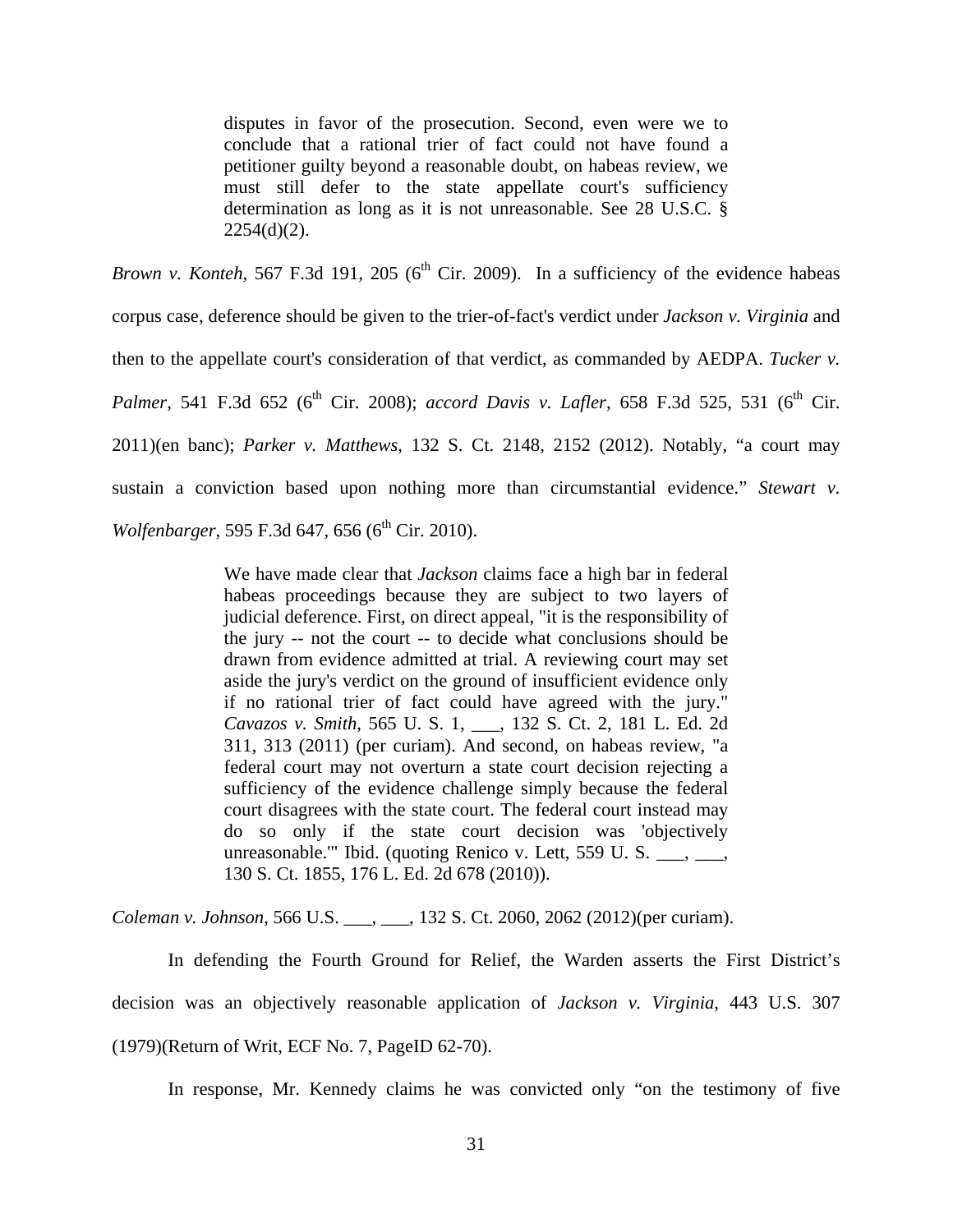convicted felons, several of whom had something to gain by their testimony." Nothing in the law makes the testimony of convicted felons inherently incredible. Here the jury heard their testimony, but also impeaching evidence as to their prior convictions. Kennedy admits that only some of them had something to gain by testifying against him.

 Kennedy asserts the State did not provide sufficient evidence to show that the killings were purposeful. In particular he asserts that the first victim, Ms. Matthews, was shot while opening the door rather than closing it. As the First District pointed out, that is irrelevant because Kennedy had to know someone was on the other side of that door, whether they were opening or closing it. *State v. Kennedy*, *supra*, at ¶ 91. Kennedy's claim that Turnbow was hit by an "errant" bullet was met by the First District, quite reasonably, with the observation that Turnbow was shot in the head at close range. *Id.* at ¶ 92.

 Kennedy claims the State failed to prove he caused serious physical harm to Mr. Simmons, the victim in Kennedy's felonious assault conviction, because the investigating officer "did not establish serious physical harm as that term is defined in" Ohio Revised Code § 2901.01(A)(5)(Amended Traverse, ECF No. 20, PageID 1593). Kennedy provides no transcript reference for the supposedly deficient testimony. In contrast, the First District described in detail the testimony about Simmons' injuries and held those were sufficient to meet the statutory definition of serious physical harm. Of course, whether or not certain facts come within an element of state law is a question for the state courts to decide.

 Given the double deference state court findings on sufficiency are entitled to, Kennedy has not shown there was insufficient evidence on which to convict him. His Fourth Ground for Relief should be dismissed with prejudice.